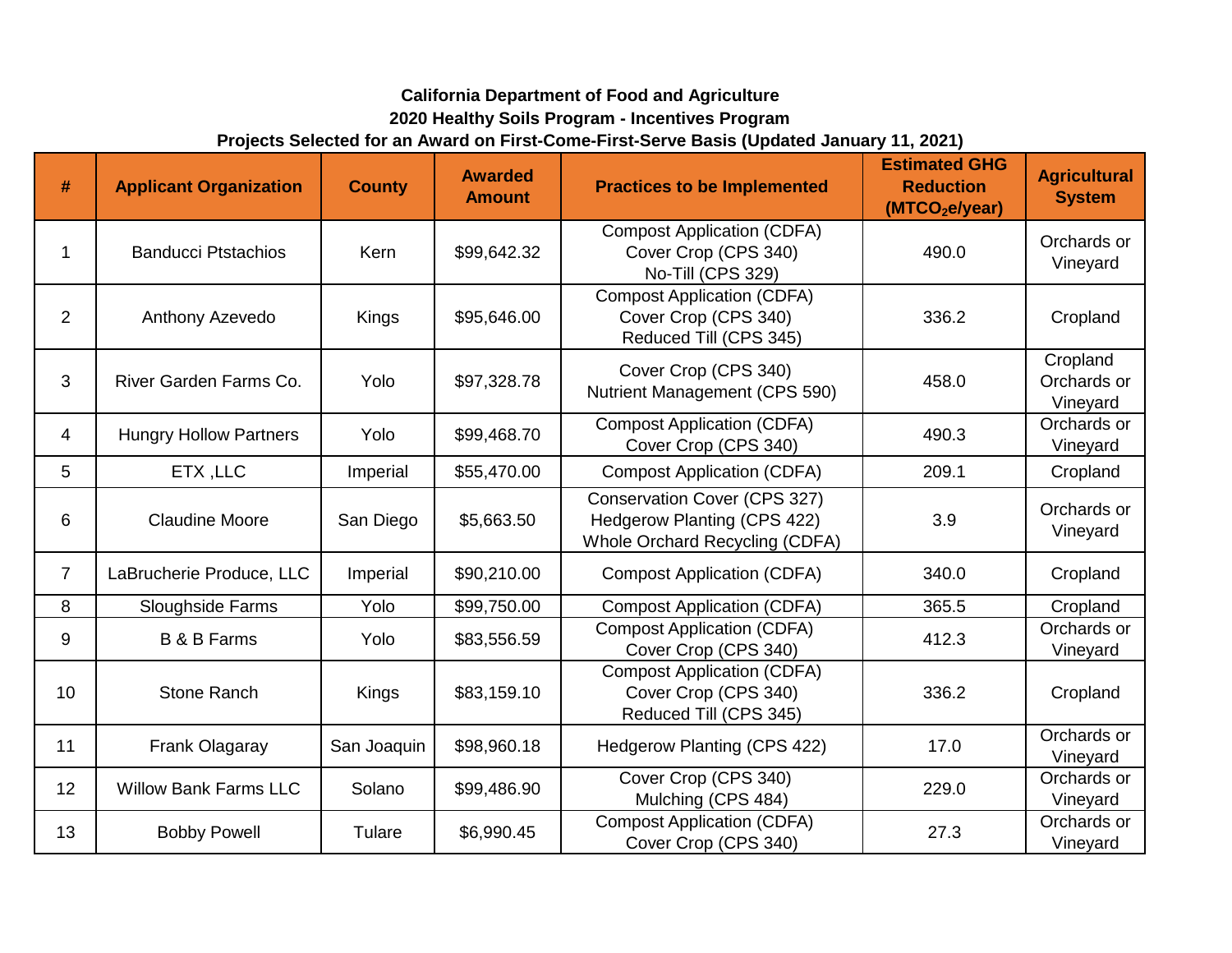| 14 | Moretti Canyon LP and<br>Salaal Investment No. 1 LP | San Luis<br>Obispo | \$79,368.00 | <b>Compost Application (CDFA)</b>                                                                                                                   | 388.4 | Orchards or<br>Vineyard |
|----|-----------------------------------------------------|--------------------|-------------|-----------------------------------------------------------------------------------------------------------------------------------------------------|-------|-------------------------|
| 15 | San Felipe Farms LP                                 | Santa Clara        | \$97,487.46 | Mulching (CPS 484)                                                                                                                                  | 5.0   | Orchards or<br>Vineyard |
| 16 | Valley Top Inc.                                     | San Benito         | \$97,487.46 | Mulching (CPS 484)                                                                                                                                  | 5.0   | Orchards or<br>Vineyard |
| 17 | <b>Benbow Stephens</b>                              | Yolo               | \$99,327.36 | Mulching (CPS 484)<br>No-Till (CPS 329)                                                                                                             | 34.0  | Orchards or<br>Vineyard |
| 18 | Jeff Banducci Farms, Inc.                           | Kern               | \$79,322.40 | <b>Compost Application (CDFA)</b>                                                                                                                   | 295.0 | Orchards or<br>Vineyard |
| 19 | Gless Ranch, Inc.                                   | Kern               | \$94,825.34 | Whole Orchard Recycling (CDFA)                                                                                                                      | 8.6   | Orchards or<br>Vineyard |
| 20 | TJL Capital, Inc.                                   | Imperial           | \$86,962.80 | <b>Compost Application (CDFA)</b>                                                                                                                   | 319.0 | Cropland                |
| 21 | Lantana Farms, LLC                                  | Imperial           | \$96,792.00 | <b>Compost Application (CDFA)</b>                                                                                                                   | 358.0 | Cropland                |
| 22 | <b>WY Chan Nursery</b>                              | Santa Clara        | \$3,805.73  | <b>Compost Application (CDFA)</b><br>Mulching (CPS 484)                                                                                             | 7.0   | Cropland                |
| 23 | Bob Kuang                                           | Santa Clara        | \$24,925.20 | <b>Compost Application (CDFA)</b>                                                                                                                   | 91.1  | Cropland                |
| 24 | <b>Carl Ray Giesbrecht</b>                          | Glenn,<br>Colusa   | \$46,611.23 | Cover Crop (CPS 340)                                                                                                                                | 223.0 | Orchards or<br>Vineyard |
| 25 | <b>Stratford Ranch</b>                              | Kings              | \$99,975.45 | <b>Compost Application (CDFA)</b><br>Cover Crop (CPS 340)<br>Reduced Till (CPS 345)                                                                 | 276.1 | Cropland                |
| 26 | Sycamore Marsh Farm                                 | Colusa             | \$89,993.86 | Conservation Cover (CPS 327)                                                                                                                        | 30.0  | Cropland                |
| 27 | Oro Verde Ranch                                     | Yolo               | \$28,043.96 | Hedgerow Planting (CPS 422)                                                                                                                         | 5.0   | Orchards or<br>Vineyard |
| 28 | Rainbow Orchards IX, LLC                            | Yolo               | \$81,834.30 | <b>Compost Application (CDFA)</b><br>Cover Crop (CPS 340)<br>No-Till (CPS 329)                                                                      | 406.3 | Orchards or<br>Vineyard |
| 30 | <b>Tac Farm</b>                                     | Tulare             | \$88,170.60 | <b>Compost Application (CDFA)</b><br>Cover Crop (CPS 340)<br><b>Hedgerow Planting (CPS 422)</b><br>Windbreak/Shelterbelt Establishment<br>(CPS 380) | 261.2 | Cropland                |
| 31 | Michael German                                      | Solano             | \$23,655.60 | <b>Compost Application (CDFA)</b>                                                                                                                   | 89.1  | Orchards or<br>Vineyard |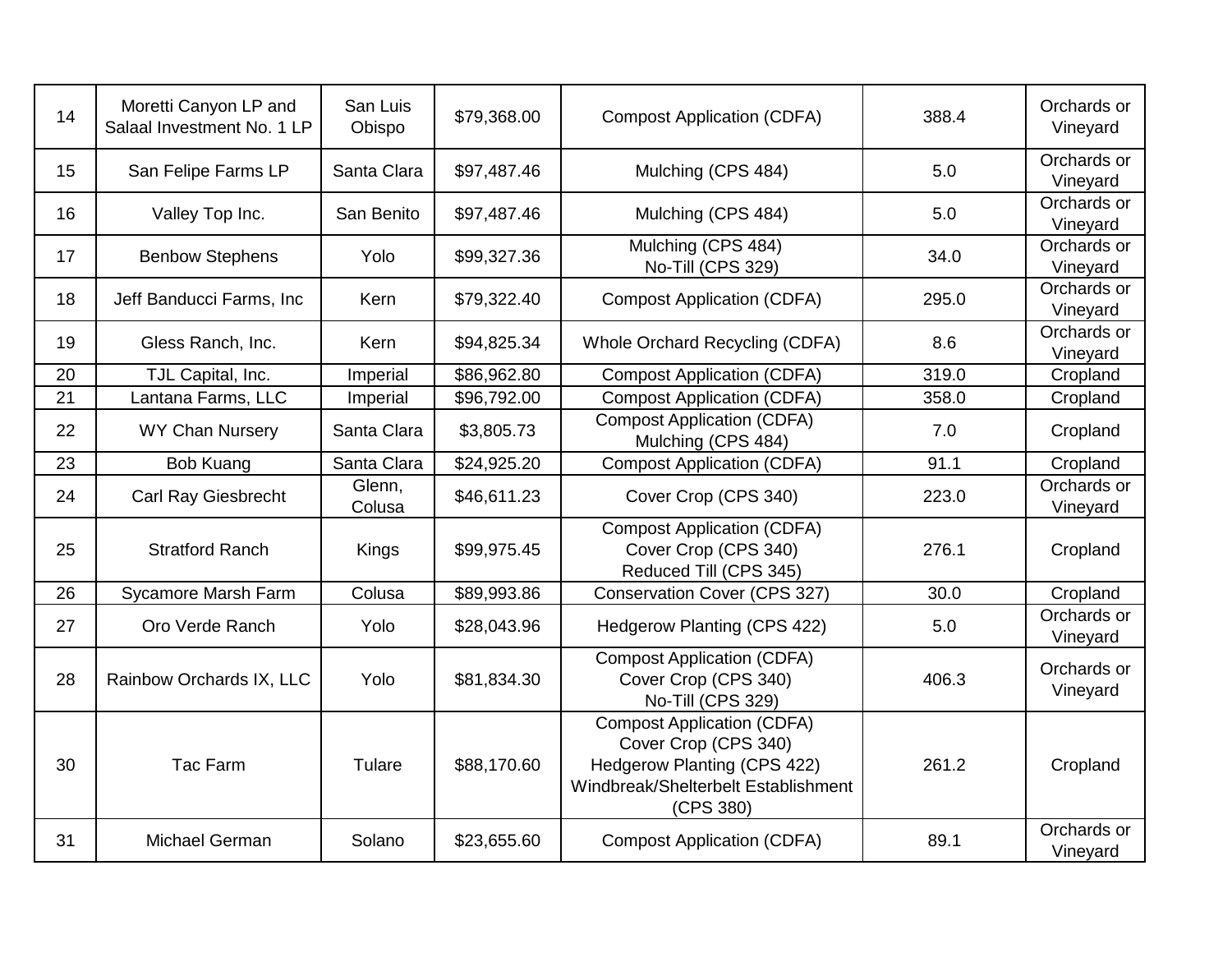| 32 | Ryan German                           | Solano       | \$90,000.00 | <b>Compost Application (CDFA)</b>                                                           | 448.5 | Orchards or<br>Vineyard          |
|----|---------------------------------------|--------------|-------------|---------------------------------------------------------------------------------------------|-------|----------------------------------|
| 33 | M. German & Son<br>Partnership        | Solano       | \$99,057.00 | <b>Compost Application (CDFA)</b>                                                           | 495.6 | Orchards or<br>Vineyard          |
| 34 | James Parr                            | Solano       | \$15,150.00 | <b>Compost Application (CDFA)</b>                                                           | 56.1  | Orchards or<br>Vineyard          |
| 35 | <b>Tirupahti Farms</b>                | San Joaquin  | \$74,550.00 | <b>Compost Application (CDFA)</b>                                                           | 281.4 | Orchards or<br>Vineyard          |
| 36 | <b>Balbir Sandhu</b>                  | Madera       | \$90,150.00 | <b>Compost Application (CDFA)</b>                                                           | 441.1 | Orchards or<br>Vineyard          |
| 37 | Makhan Singh                          | Merced       | \$90,150.00 | <b>Compost Application (CDFA)</b>                                                           | 447.9 | Orchards or<br>Vineyard          |
| 38 | Rajkovich Brothers<br>Partnership, LP | San Benito   | \$95,526.00 | <b>Compost Application (CDFA)</b>                                                           | 361.1 | Orchards or<br>Vineyard          |
| 39 | Fenwood Ranch                         | Shasta       | \$98,886.00 | Range Planting (CPS 550)                                                                    | 300.0 | <b>Grazing Lands</b>             |
| 40 | <b>KATZ</b>                           | Solano       | \$22,951.50 | <b>Compost Application (CDFA)</b><br>Cover Crop (CPS 340)                                   | 91.1  | Orchards or<br>Vineyard          |
| 41 | Jon Justeson                          | <b>Butte</b> | \$78,453.36 | <b>Compost Application (CDFA)</b><br>Cover Crop (CPS 340)                                   | 374.9 | Orchards or<br>Vineyard          |
| 42 | Wisteria Farms, LLC                   | Imperial     | \$81,750.00 | <b>Compost Application (CDFA)</b>                                                           | 299.0 | Cropland                         |
| 43 | MTA Ranch, LLC                        | Imperial     | \$61,098.00 | <b>Compost Application (CDFA)</b>                                                           | 229.0 | Cropland                         |
| 44 | TJP Farms, LLC                        | Imperial     | \$99,414.00 | <b>Compost Application (CDFA)</b>                                                           | 368.0 | Cropland                         |
| 45 | Ronald C Leimgruber Farms             | Imperial     | \$99,825.00 | <b>Compost Application (CDFA)</b>                                                           | 297.0 | Cropland                         |
| 46 | Rui Kuang                             | Santa Clara  | \$7,788.00  | <b>Compost Application (CDFA)</b>                                                           | 28.0  | Cropland                         |
| 47 | Han Qiang Kuang                       | Santa Clara  | \$4,437.60  | <b>Compost Application (CDFA)</b>                                                           | 16.3  | Cropland                         |
| 48 | P & L Land Co., LLC                   | Imperial     | \$99,474.00 | <b>Compost Application (CDFA)</b>                                                           | 368.0 | Cropland                         |
| 49 | A & L Land Co., LLC                   | Imperial     | \$99,996.75 | <b>Compost Application (CDFA)</b>                                                           | 297.0 | Cropland                         |
| 50 | S & L Land Co., LLC                   | Imperial     | \$99,750.00 | <b>Compost Application (CDFA)</b>                                                           | 297.0 | Cropland                         |
| 51 | Joost Bulk                            | Merced       | \$75,317.88 | <b>Compost Application (CDFA)</b><br>Cover Crop (CPS 340)<br>Whole Orchard Recycling (CDFA) | 196.9 | Orchards or<br>Vineyard          |
| 52 | <b>Sydney Smith</b>                   | Modoc        | \$27,351.61 | Hedgerow Planting (CPS 422)<br>Mulching (CPS 484)<br>Range Planting (CPS 550)               | 7.3   | Cropland<br><b>Grazing Lands</b> |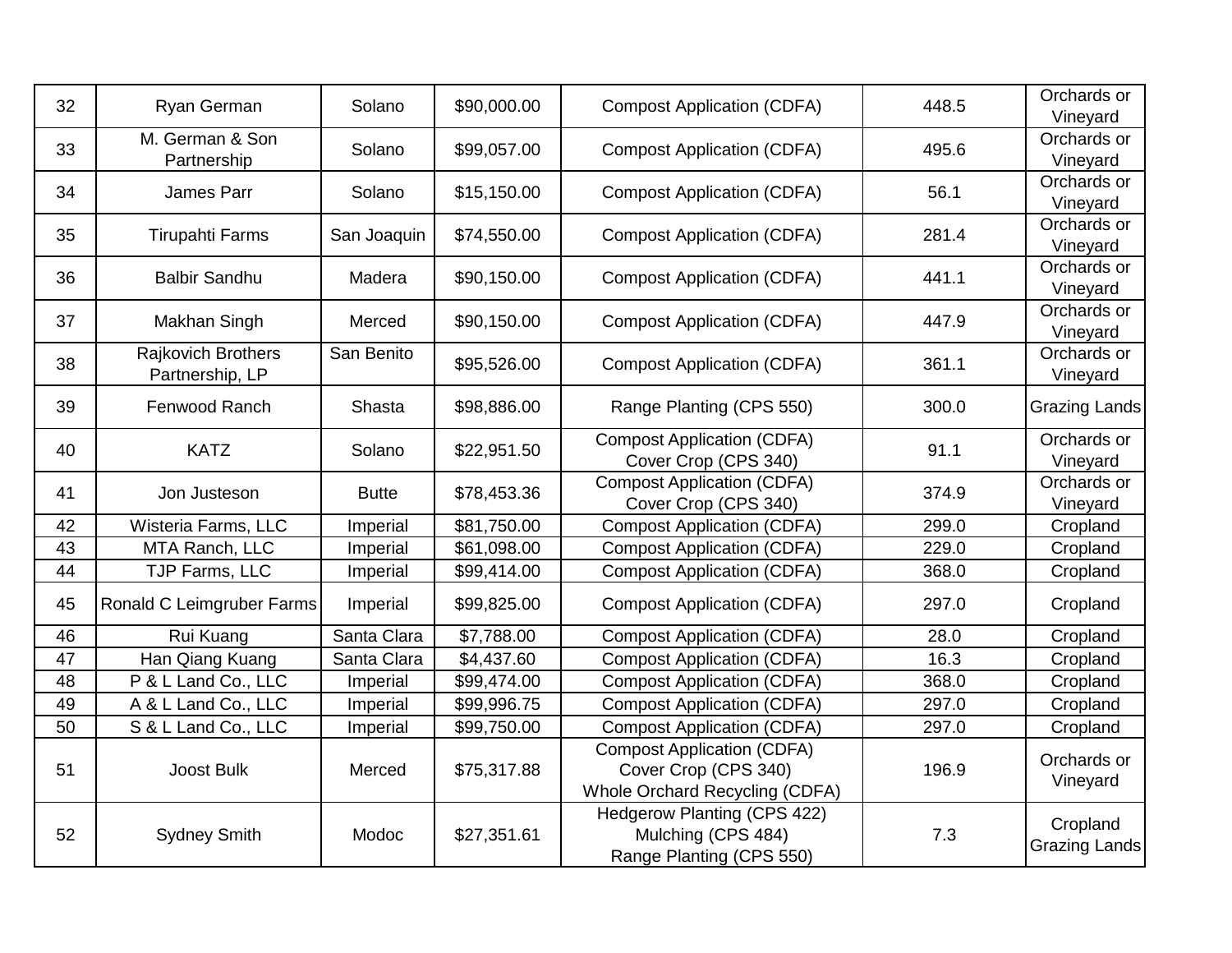| 53 | Don Furlong                                                        | Solano        | \$97,318.80 | <b>Compost Application (CDFA)</b>                                                                                                   | 371.5 | Orchards or<br>Vineyard |
|----|--------------------------------------------------------------------|---------------|-------------|-------------------------------------------------------------------------------------------------------------------------------------|-------|-------------------------|
| 54 | Guo Ping Yuan                                                      | Santa Clara   | \$4,758.00  | <b>Compost Application (CDFA)</b>                                                                                                   | 17.2  | Cropland                |
| 55 | Four Season                                                        | Santa Clara   | \$4,332.00  | <b>Compost Application (CDFA)</b>                                                                                                   | 15.3  | Cropland                |
| 56 | Ping Huang Cheng                                                   | Santa Clara   | \$19,319.34 | Mulching (CPS 484)                                                                                                                  | 0.5   | Cropland                |
| 57 | Shun Heung Kwong                                                   | Santa Clara   | \$7,405.20  | <b>Compost Application (CDFA)</b>                                                                                                   | 27.0  | Cropland                |
| 58 | <b>Nathanael Siemens</b>                                           | Modoc         | \$85,377.67 | Multi-story Cropping (CPS 379)                                                                                                      | 25.2  | Cropland                |
| 59 | Hiro Asai Farm, Inc                                                | Merced        | \$91,350.00 | <b>Compost Application (CDFA)</b>                                                                                                   | 437.8 | Orchards or<br>Vineyard |
| 60 | <b>Timothy Scott Taylor</b>                                        | <b>Sutter</b> | \$54,511.20 | <b>Compost Application (CDFA)</b>                                                                                                   | 280.4 | Orchards or<br>Vineyard |
| 62 | Cordi Family Farms Inc.                                            | <b>Sutter</b> | \$9,750.90  | <b>Compost Application (CDFA)</b>                                                                                                   | 50.1  | Orchards or<br>Vineyard |
| 64 | Chris Bommarito                                                    | Solano        | \$49,876.51 | <b>Compost Application (CDFA)</b><br>Cover Crop (CPS 340)<br>Mulching (CPS 484)<br>Windbreak/Shelterbelt Establishment<br>(CPS 380) | 37.8  | Orchards or<br>Vineyard |
| 65 | Sacramento Valley<br><b>Ecological Restortation</b><br>Foundations | Yolo          | \$57,461.97 | Conservation Cover (CPS 327)<br>Hedgerow Planting (CPS 422)                                                                         | 11.3  | Cropland                |
| 66 | Kruppa Farms                                                       | Merced        | \$97,179.00 | <b>Compost Application (CDFA)</b>                                                                                                   | 487.0 | Orchards or<br>Vineyard |
| 67 | Rachael Long                                                       | Yolo          | \$99,750.00 | <b>Compost Application (CDFA)</b>                                                                                                   | 375.4 | Orchards or<br>Vineyard |
| 68 | Jedidiah Clay Kruppa                                               | Merced        | \$76,200.00 | <b>Compost Application (CDFA)</b>                                                                                                   | 379.8 | Orchards or<br>Vineyard |
| 69 | <b>Brain Coelho</b>                                                | Solano        | \$99,150.00 | <b>Compost Application (CDFA)</b>                                                                                                   | 495.6 | Orchards or<br>Vineyard |
| 70 | Daphne Blackmer                                                    | Sacramento    | \$99,333.78 | <b>Compost Application (CDFA)</b><br>Cover Crop (CPS 340)<br>Mulching (CPS 484)                                                     | 135.2 | Orchards or<br>Vineyard |
| 71 | <b>Bob Gordon</b>                                                  | Yolo          | \$99,900.00 | <b>Compost Application (CDFA)</b>                                                                                                   | 375.4 | Orchards or<br>Vineyard |
| 72 | Lance Stanley                                                      | Yolo          | \$75,900.00 | <b>Compost Application (CDFA)</b>                                                                                                   | 279.3 | Orchards or<br>Vineyard |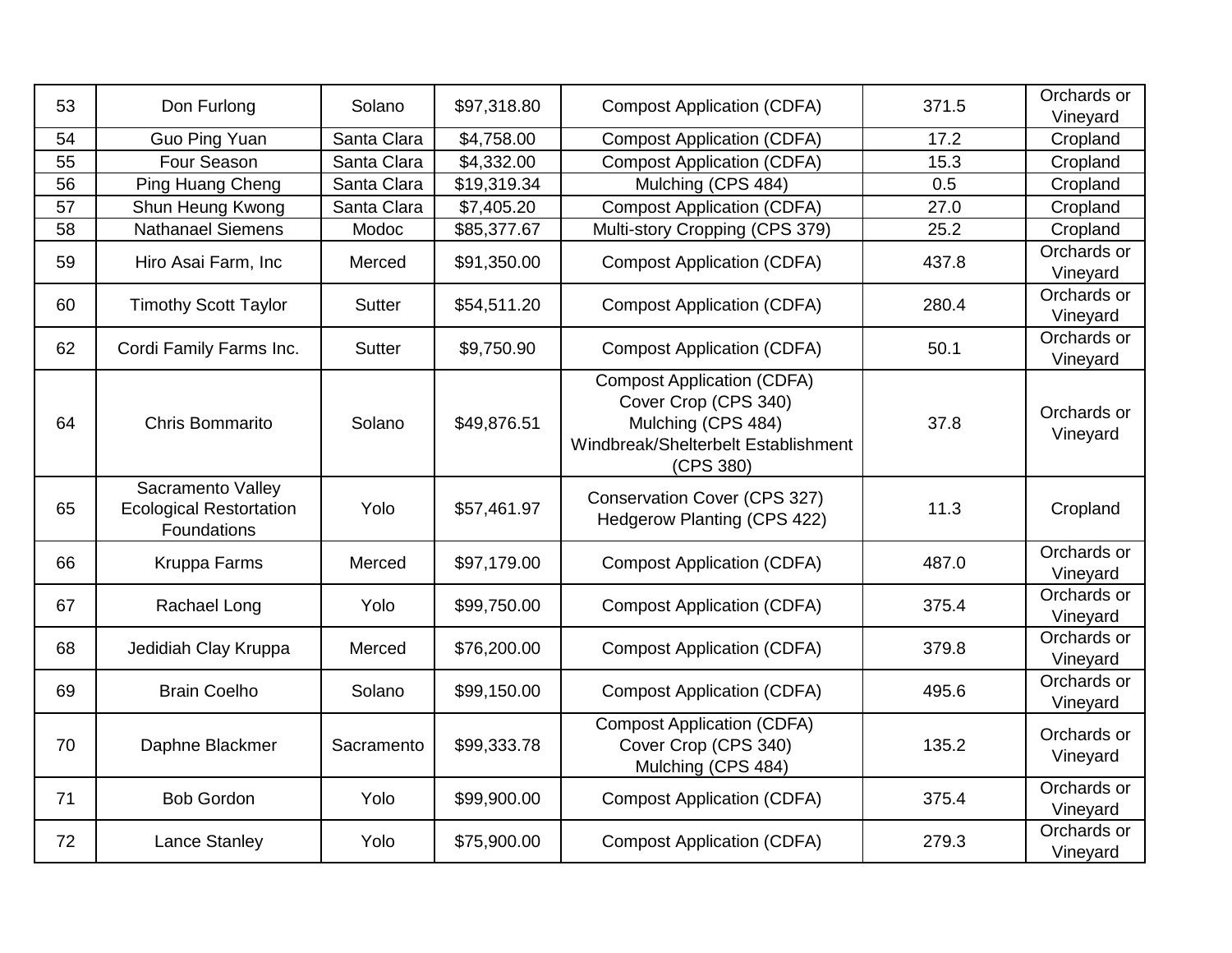| 73 | Elijah Janes Kruppa                                 | Merced                     | \$56,100.00 | <b>Compost Application (CDFA)</b>                                                                                         | 272.5 | Cropland<br>Orchards or<br>Vineyard                         |
|----|-----------------------------------------------------|----------------------------|-------------|---------------------------------------------------------------------------------------------------------------------------|-------|-------------------------------------------------------------|
| 74 | John Erickson                                       | Glenn                      | \$44,931.78 | Whole Orchard Recycling (CDFA)                                                                                            | 3.3   | Orchards or<br>Vineyard                                     |
| 75 | <b>Eight Vines</b>                                  | San Joaquin                | \$29,031.90 | <b>Compost Application (CDFA)</b><br>Cover Crop (CPS 340)                                                                 | 114.1 | Orchards or<br>Vineyard                                     |
| 76 | Justin Wylie                                        | Madera                     | \$95,296.01 | <b>Compost Application (CDFA)</b><br>Cover Crop (CPS 340)<br>No-Till (CPS 329)<br>Nutrient Management (CPS 590)           | 377.1 | Orchards or<br>Vineyard                                     |
| 77 | Jason Spaletta                                      | San Joaquin                | \$99,406.50 | <b>Compost Application (CDFA)</b><br>Cover Crop (CPS 340)                                                                 | 385.4 | Orchards or<br>Vineyard                                     |
| 78 | <b>Nursery Growing Shade</b><br>Trees in the Ground | Fresno                     | \$80,947.46 | Cover Crop (CPS 340)<br>Mulching (CPS 484)                                                                                | 9.6   | Orchards or<br>Vineyard                                     |
| 79 | <b>Mark Adrain Evans</b>                            | <b>Sutter</b>              | \$9,661.20  | <b>Compost Application (CDFA)</b>                                                                                         | 49.1  | Orchards or<br>Vineyard                                     |
| 80 | <b>Michael Richard Fenn</b>                         | <b>Sutter</b>              | \$32,882.10 | <b>Compost Application (CDFA)</b>                                                                                         | 172.2 | Orchards or<br>Vineyard                                     |
| 81 | <b>Bennie Ford</b>                                  | <b>Sutter</b>              | \$37,419.00 | <b>Compost Application (CDFA)</b>                                                                                         | 189.2 | Orchards or<br>Vineyard                                     |
| 82 | Tim Van Wagner                                      | Nevada                     | \$37,906.65 | <b>Compost Application (CDFA)</b><br><b>Hedgerow Planting (CPS 422)</b><br>Mulching (CPS 484)<br>Range Planting (CPS 550) | 24.8  | Cropland<br>Orchards or<br>Vineyard<br><b>Grazing Lands</b> |
| 83 | <b>Alexandre Acres</b>                              | Humboldt                   | \$99,647.73 | <b>Compost Application (CDFA)</b><br>Range Planting (CPS 550)                                                             | 344.9 | <b>Grazing Lands</b>                                        |
| 84 | Lee Ann & Richard Kreps                             | Madera                     | \$99,651.43 | Mulching (CPS 484)                                                                                                        | 3.0   | Orchards or<br>Vineyard                                     |
| 85 | Kenneth Rapp                                        | Merced                     | \$11,333.40 | Cover Crop (CPS 340)                                                                                                      | 53.0  | Orchards or<br>Vineyard                                     |
| 86 | Evans Farming LLC                                   | Sutter and<br><b>Butte</b> | \$99,990.00 | <b>Compost Application (CDFA)</b>                                                                                         | 507.3 | Orchards or<br>Vineyard                                     |
| 87 | Kyle Dalrymple                                      | <b>Butte</b>               | \$37,761.21 | <b>Compost Application (CDFA)</b><br>Cover Crop (CPS 340)<br>Hedgerow Planting (CPS 422)                                  | 138.2 | Orchards or<br>Vineyard                                     |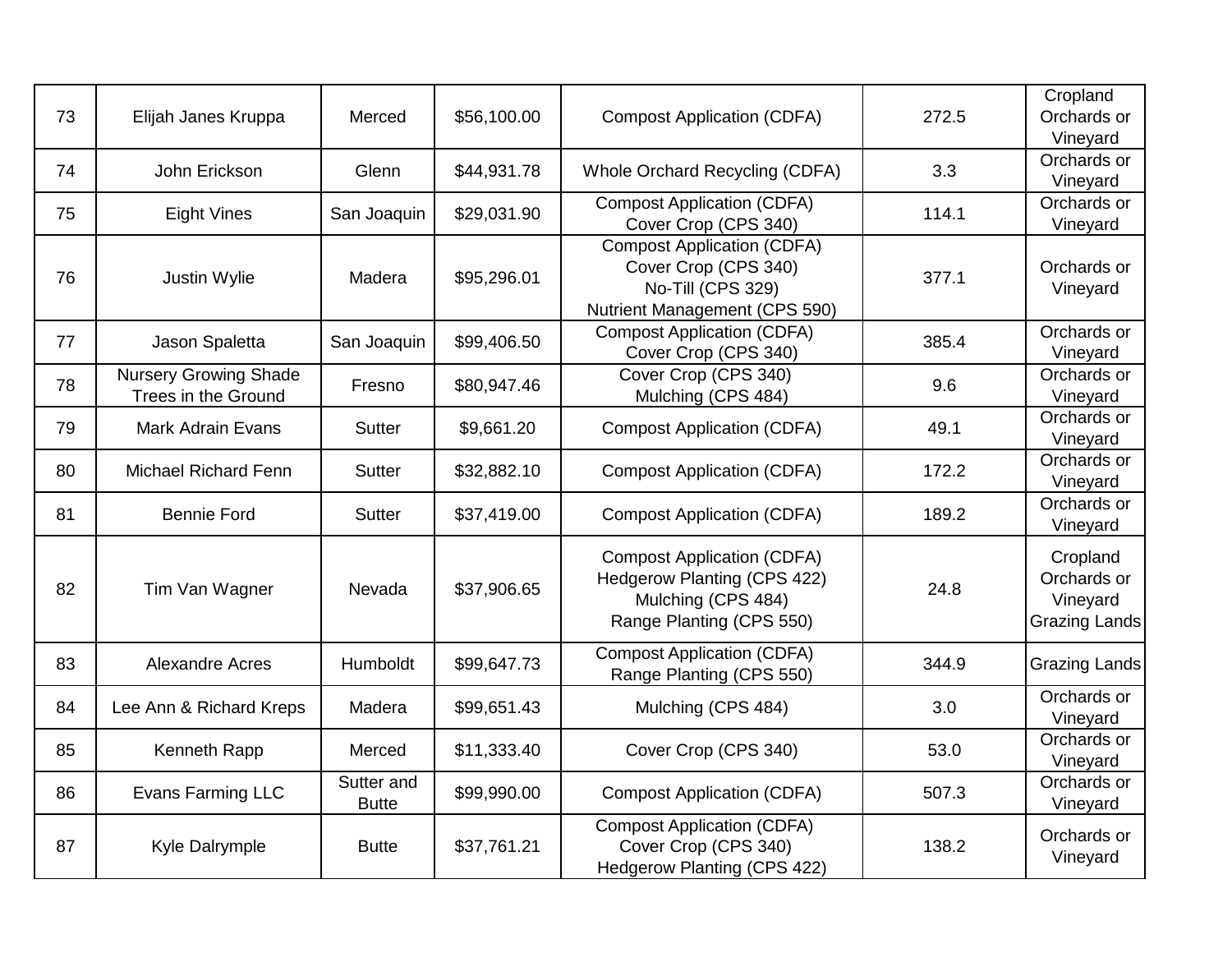| 88  | <b>Gulzar Sran</b>                                 | Fresno            | \$63,447.36 | <b>Compost Application (CDFA)</b><br>Cover Crop (CPS 340)<br>No-Till (CPS 329)<br>Nutrient Management (CPS 590) | 248.1 | Orchards or<br>Vineyard             |
|-----|----------------------------------------------------|-------------------|-------------|-----------------------------------------------------------------------------------------------------------------|-------|-------------------------------------|
| 89  | Lucas Wilgenburg                                   | Kings             | \$99,950.79 | <b>Compost Application (CDFA)</b><br>Cover Crop (CPS 340)<br>Reduced Till (CPS 345)                             | 188.1 | Cropland                            |
| 90  | PT Ranch                                           | Amador            | \$99,365.16 | <b>Compost Application (CDFA)</b><br>Cover Crop (CPS 340)<br>No-Till (CPS 329)                                  | 256.8 | Cropland                            |
| 91  | <b>Valley Oak Investments</b>                      | Yolo              | \$51,835.20 | Whole Orchard Recycling (CDFA)                                                                                  | 2.4   | Orchards or<br>Vineyard             |
| 92  | <b>Richland Hulling &amp; Drying</b><br><b>LLC</b> | <b>Sutter</b>     | \$95,641.20 | <b>Compost Application (CDFA)</b>                                                                               | 497.6 | Orchards or<br>Vineyard             |
| 93  | Viguie Farming                                     | Solano            | \$38,379.93 | Whole Orchard Recycling (CDFA)                                                                                  | 2.3   | Orchards or<br>Vineyard             |
| 94  | Triple C Farms, LLC                                | <b>Stanislaus</b> | \$98,706.00 | <b>Compost Application (CDFA)</b><br>Cover Crop (CPS 340)                                                       | 405.0 | Cropland<br>Orchards or<br>Vineyard |
| 95  | <b>Stan Lester</b>                                 | Solano            | \$85,523.64 | Cover Crop (CPS 340)<br>Whole Orchard Recycling (CDFA)                                                          | 136.4 | Orchards or<br>Vineyard             |
| 96  | Douglass Ranch                                     | Glenn             | \$42,630.00 | <b>Compost Application (CDFA)</b>                                                                               | 158.2 | Cropland<br>Orchards or<br>Vineyard |
| 97  | <b>Couto Orchards</b>                              | Glenn             | \$96,510.00 | <b>Compost Application (CDFA)</b>                                                                               | 366.5 | Orchards or<br>Vineyard             |
| 98  | <b>Bullero Farms</b>                               | Yolo              | \$99,480.00 | <b>Compost Application (CDFA)</b><br>Mulching (CPS 484)                                                         | 403.6 | Cropland                            |
| 99  | Rohan and Casey's Produce<br>Farm                  | Orange            | \$8,084.52  | Cover Crop (CPS 340)<br>Mulching (CPS 484)                                                                      | 2.1   | Cropland                            |
| 100 | Leonard E Loewen                                   | Glenn             | \$98,484.60 | <b>Compost Application (CDFA)</b><br>Mulching (CPS 484)                                                         | 154.2 | Orchards or<br>Vineyard             |
| 101 | <b>Williams Management LLC</b>                     | Colusa            | \$92,700.00 | <b>Compost Application (CDFA)</b><br>Mulching (CPS 484)                                                         | 346.3 | Orchards or<br>Vineyard             |
| 102 | <b>Swainson Farms Inc</b>                          | <b>Sutter</b>     | \$10,133.40 | <b>Compost Application (CDFA)</b>                                                                               | 52.1  | Orchards or<br>Vineyard             |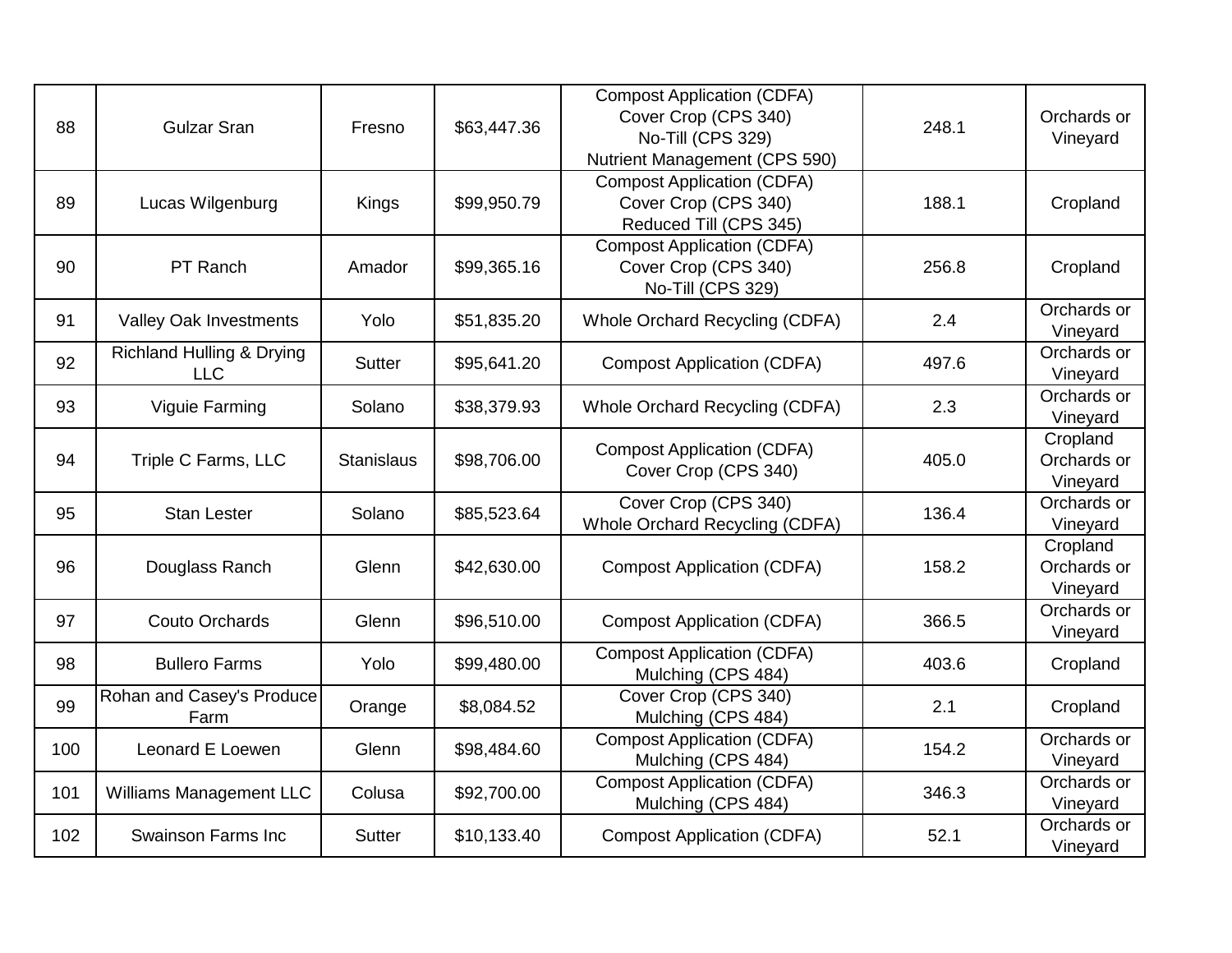| 103 | <b>Balbir Sohal</b>                                     | Sutter &<br>Yuba | \$50,684.10 | <b>Compost Application (CDFA)</b>                                                                                          | 262.3 | Orchards or<br>Vineyard                  |
|-----|---------------------------------------------------------|------------------|-------------|----------------------------------------------------------------------------------------------------------------------------|-------|------------------------------------------|
| 104 | <b>Barabra Kamlios</b>                                  | <b>Sutter</b>    | \$32,153.70 | <b>Compost Application (CDFA)</b>                                                                                          | 162.2 | Orchards or<br>Vineyard                  |
| 106 | <b>Cheston Sumpter</b>                                  | Merced           | \$5,731.52  | <b>Compost Application (CDFA)</b><br>Cover Crop (CPS 340)<br>Windbreak/Shelterbelt Establishment<br>(CPS 380)              | 11.7  | Cropland                                 |
| 107 | Michael F. and Amy D.<br><b>Doherty Trust</b>           | Yolo             | \$86,550.00 | <b>Compost Application (CDFA)</b>                                                                                          | 317.4 | Cropland                                 |
| 108 | J Seibert Farms LLC                                     | Fresno           | \$44,400.00 | <b>Compost Application (CDFA)</b>                                                                                          | 167.1 | Orchards or<br>Vineyard                  |
| 109 | Daniel Holdings #2                                      | Tulare           | \$99,281.46 | <b>Compost Application (CDFA)</b><br>Cover Crop (CPS 340)<br>Reduced Till (CPS 345)                                        | 398.8 | Orchards or<br>Vineyard                  |
| 110 | Sarb Thiara Jr.                                         | Sutter, Yuba     | \$99,114.00 | <b>Compost Application (CDFA)</b>                                                                                          | 513.0 | Orchards or<br>Vineyard                  |
| 111 | <b>Alexandre Dairy</b>                                  | Del Norte        | \$98,794.20 | <b>Compost Application (CDFA)</b><br>Range Planting (CPS 550)                                                              | 329.4 | <b>Grazing Lands</b>                     |
| 112 | <b>True Grass Farms</b>                                 | Marin            | \$43,430.00 | <b>Hedgerow Planting (CPS 422)</b>                                                                                         | 8.0   | <b>Grazing Lands</b>                     |
| 113 | Mark Wolfshorndl                                        | Madera           | \$93,430.32 | <b>Compost Application (CDFA)</b><br>Cover Crop (CPS 340)<br>No-Till (CPS 329)<br>Nutrient Management (CPS 590)            | 365.1 | Orchards or<br>Vineyard                  |
| 114 | Flying V Farm, LLC                                      | El Dorado        | \$20,617.11 | <b>Compost Application (CDFA)</b><br>Cover Crop (CPS 340)<br>Whole Orchard Recycling (CDFA)<br>Hedgerow Planting (CPS 422) | 37.7  | Orchards or<br>Vineyard<br>Grazing Lands |
| 115 | <b>STEAK Partners LLC dba</b><br><b>Big Bluff Ranch</b> | Tehama           | \$92,274.26 | <b>Compost Application (CDFA)</b><br>Range Planting (CPS 550)                                                              | 327.5 | Grazing Lands                            |
| 116 | <b>Garth Williams</b>                                   | Colusa           | \$84,678.00 | <b>Compost Application (CDFA)</b>                                                                                          | 308.4 | Cropland                                 |
| 117 | Sage Ag LLC                                             | Colusa           | \$96,150.00 | <b>Compost Application (CDFA)</b>                                                                                          | 356.4 | Cropland                                 |
| 118 | santana/lepe rlt                                        | Merced           | \$95,145.53 | <b>Compost Application (CDFA)</b><br>Cover Crop (CPS 340)<br>Hedgerow Planting (CPS 422)                                   | 237.3 | Orchards or<br>Vineyard                  |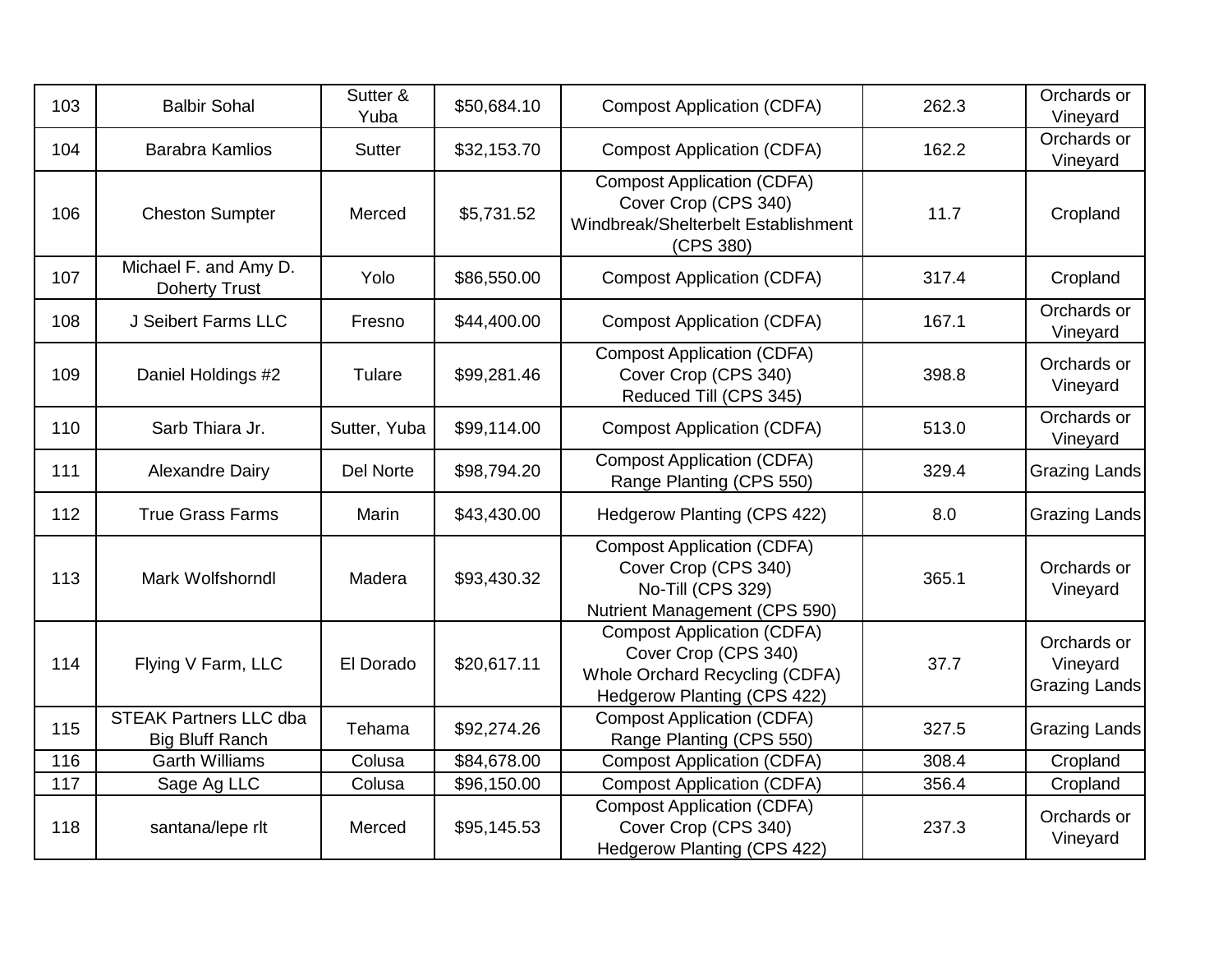| 119 | <b>Bullseye Farms</b>                                   | Yolo          | \$50,905.90 | <b>Compost Application (CDFA)</b><br>Cover Crop (CPS 340)<br>Hedgerow Planting (CPS 422)                        | 54.1  | Orchards or<br>Vineyard |
|-----|---------------------------------------------------------|---------------|-------------|-----------------------------------------------------------------------------------------------------------------|-------|-------------------------|
| 120 | Rockin JR Ranch                                         | Madera        | \$62,489.74 | <b>Compost Application (CDFA)</b><br>Cover Crop (CPS 340)<br>No-Till (CPS 329)<br>Nutrient Management (CPS 590) | 246.0 | Orchards or<br>Vineyard |
| 121 | T Double R Farms LLC                                    | Merced        | \$99,991.74 | <b>Compost Application (CDFA)</b><br>Cover Crop (CPS 340)<br>No-Till (CPS 329)<br>Nutrient Management (CPS 590) | 399.5 | Orchards or<br>Vineyard |
| 122 | <b>Acorn Farms</b>                                      | Kern          | \$44,700.00 | <b>Compost Application (CDFA)</b>                                                                               | 167.0 | Orchards or<br>Vineyard |
| 123 | Mohan Thiara                                            | Yuba          | \$93,657.90 | <b>Compost Application (CDFA)</b>                                                                               | 484.9 | Orchards or<br>Vineyard |
| 124 | The C. Alex Abatti, Jr. 1996<br><b>Family Trust UDT</b> | Imperial      | \$87,003.75 | <b>Compost Application (CDFA)</b>                                                                               | 258.0 | Cropland                |
| 125 | Hand in Garden Inc.                                     | <b>Butte</b>  | \$3,351.00  | <b>Conservation Cover (CPS 327)</b><br>Cover Crop (CPS 340)                                                     | 15.7  | Orchards or<br>Vineyard |
| 126 | <b>County Line Farms Inc</b>                            | Yolo          | \$99,760.50 | <b>Compost Application (CDFA)</b><br>Cover Crop (CPS 340)                                                       | 412.3 | Orchards or<br>Vineyard |
| 127 | Diedre Ferrari                                          | San Joaquin   | \$76,069.19 | <b>Compost Application (CDFA)</b><br>Cover Crop (CPS 340)<br>Mulching (CPS 484)                                 | 52.5  | Orchards or<br>Vineyard |
| 128 | <b>Richland Enterprises LLC</b>                         | <b>Sutter</b> | \$99,750.00 | <b>Compost Application (CDFA)</b>                                                                               | 517.8 | Orchards or<br>Vineyard |
| 129 | <b>Charles Marsh Farming</b>                            | Colusa        | \$37,910.23 | Riparian Forest Buffer (CPS 391)<br>Riparian Herbaceous Cover (CPS<br>390)                                      | 7.9   | Cropland                |
| 130 | West Weatland Inc                                       | Yuba, Sutter  | \$92,841.30 | <b>Compost Application (CDFA)</b>                                                                               | 484.9 | Orchards or<br>Vineyard |
| 131 | Royal Lands LLC                                         | Yuba          | \$96,951.00 | <b>Compost Application (CDFA)</b>                                                                               | 503.0 | Orchards or<br>Vineyard |
| 132 | Haiku Vineyards LLC                                     | Mendocino     | \$77,246.40 | <b>Compost Application (CDFA)</b>                                                                               | 280.1 | Orchards or<br>Vineyard |
| 134 | Sierra Harvest Food Love<br>Farm                        | Nevada        | \$1,632.34  | Hedgerow Planting (CPS 422)                                                                                     | 0.2   | Cropland                |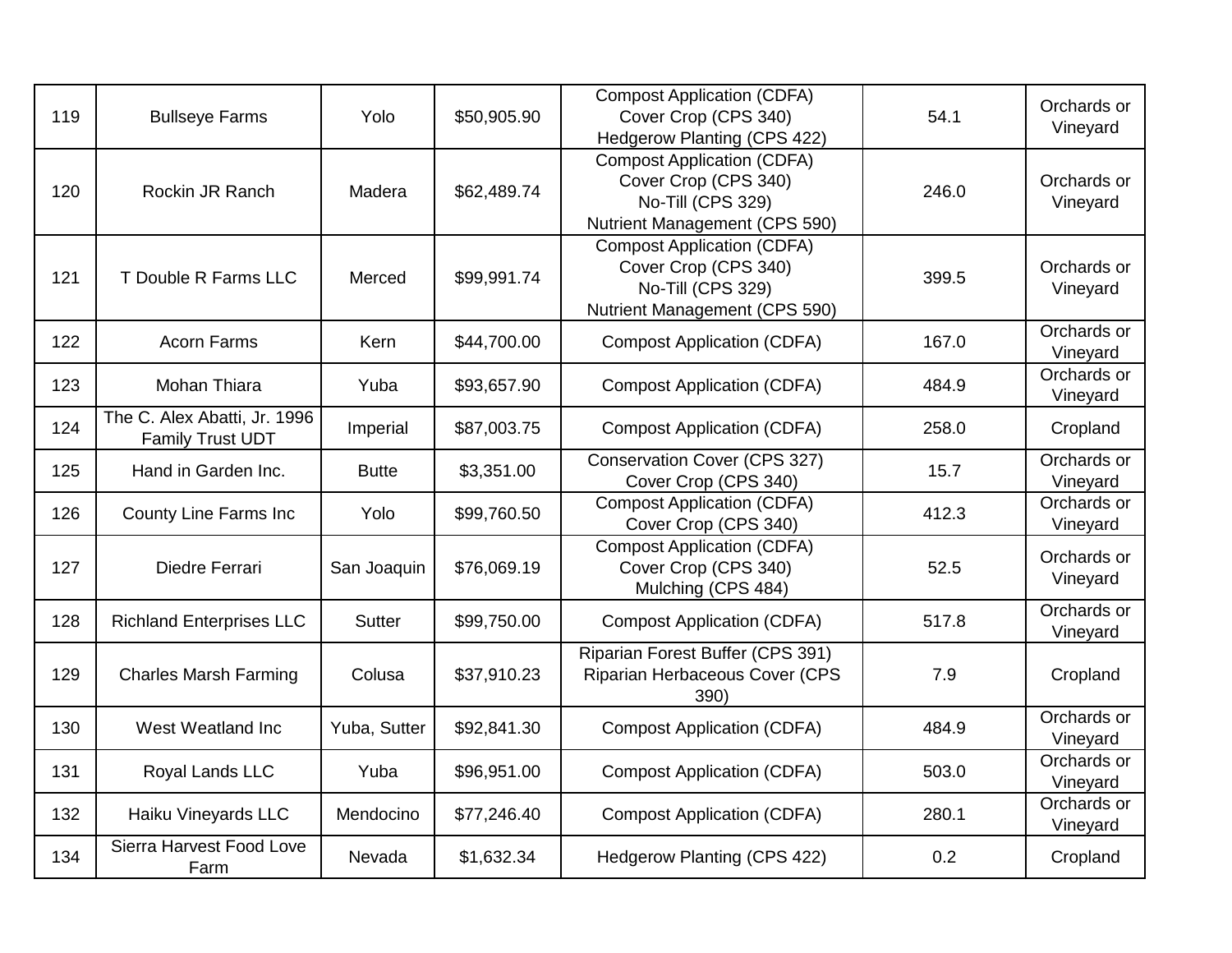| 135 | Ciara Chase                 | Tulare                       | \$94,736.91 | <b>Compost Application (CDFA)</b><br>Reduced Till (CPS 345)                                                                                                        | 337.8 | Orchards or<br>Vineyard |
|-----|-----------------------------|------------------------------|-------------|--------------------------------------------------------------------------------------------------------------------------------------------------------------------|-------|-------------------------|
| 136 | <b>Emilia K Lois</b>        | Ventura                      | \$18,978.86 | <b>Compost Application (CDFA)</b><br>Cover Crop (CPS 340)<br>Hedgerow Planting (CPS 422)<br>Mulching (CPS 484)<br>Windbreak/Shelterbelt Establishment<br>(CPS 380) | 13.8  | Orchards or<br>Vineyard |
| 137 | Susan Chase                 | Tulare                       | \$87,083.40 | <b>Compost Application (CDFA)</b><br>Cover Crop (CPS 340)<br>Reduced Till (CPS 345)                                                                                | 331.3 | Orchards or<br>Vineyard |
| 138 | H-CAT Farms, LLC            | Tulare                       | \$80,734.82 | <b>Compost Application (CDFA)</b><br>Cover Crop (CPS 340)<br>Reduced Till (CPS 345)                                                                                | 304.3 | Orchards or<br>Vineyard |
| 139 | Joe Chen Nursery            | Santa Clara                  | \$6,525.60  | <b>Compost Application (CDFA)</b>                                                                                                                                  | 24.0  | Cropland                |
| 140 | Westside Ranch              | San Luis<br>Obispo<br>County | \$98,193.60 | <b>Compost Application (CDFA)</b><br>Cover Crop (CPS 340)<br>No-Till (CPS 329)                                                                                     | 390.3 | Orchards or<br>Vineyard |
| 141 | A&M Farm                    | Santa Clara                  | \$7,266.00  | Compost Application (CDFA)                                                                                                                                         | 26.0  | Cropland                |
| 142 | <b>Scott Chase</b>          | Tulare                       | \$99,806.40 | <b>Compost Application (CDFA)</b><br>Reduced Till (CPS 345)                                                                                                        | 346.8 | Orchards or<br>Vineyard |
| 143 | Ryan Patrick Finnen         | Colusa                       | \$99,960.00 | <b>Compost Application (CDFA)</b>                                                                                                                                  | 375.3 | Orchards or<br>Vineyard |
| 144 | Rebecca Marie Finnen        | Colusa                       | \$99,900.00 | <b>Compost Application (CDFA)</b>                                                                                                                                  | 375.3 | Orchards or<br>Vineyard |
| 145 | <b>Thomas Kelley Myers</b>  | Colusa                       | \$99,660.00 | <b>Compost Application (CDFA)</b>                                                                                                                                  | 375.3 | Orchards or<br>Vineyard |
| 146 | Daniel James Myers          | Colusa                       | \$99,900.00 | <b>Compost Application (CDFA)</b>                                                                                                                                  | 375.3 | Orchards or<br>Vineyard |
| 147 | <b>Timothy Edward Myers</b> | Colusa                       | \$99,900.00 | <b>Compost Application (CDFA)</b>                                                                                                                                  | 375.3 | Orchards or<br>Vineyard |
| 148 | <b>Trebec Farms</b>         | Colusa                       | \$99,750.00 | <b>Compost Application (CDFA)</b>                                                                                                                                  | 375.3 | Orchards or<br>Vineyard |
| 149 | <b>TKM Orchards</b>         | Colusa                       | \$99,960.00 | <b>Compost Application (CDFA)</b>                                                                                                                                  | 375.3 | Orchards or<br>Vineyard |
| 150 | R & R Orchards              | Colusa                       | \$99,900.00 | <b>Compost Application (CDFA)</b>                                                                                                                                  | 375.3 | Orchards or<br>Vineyard |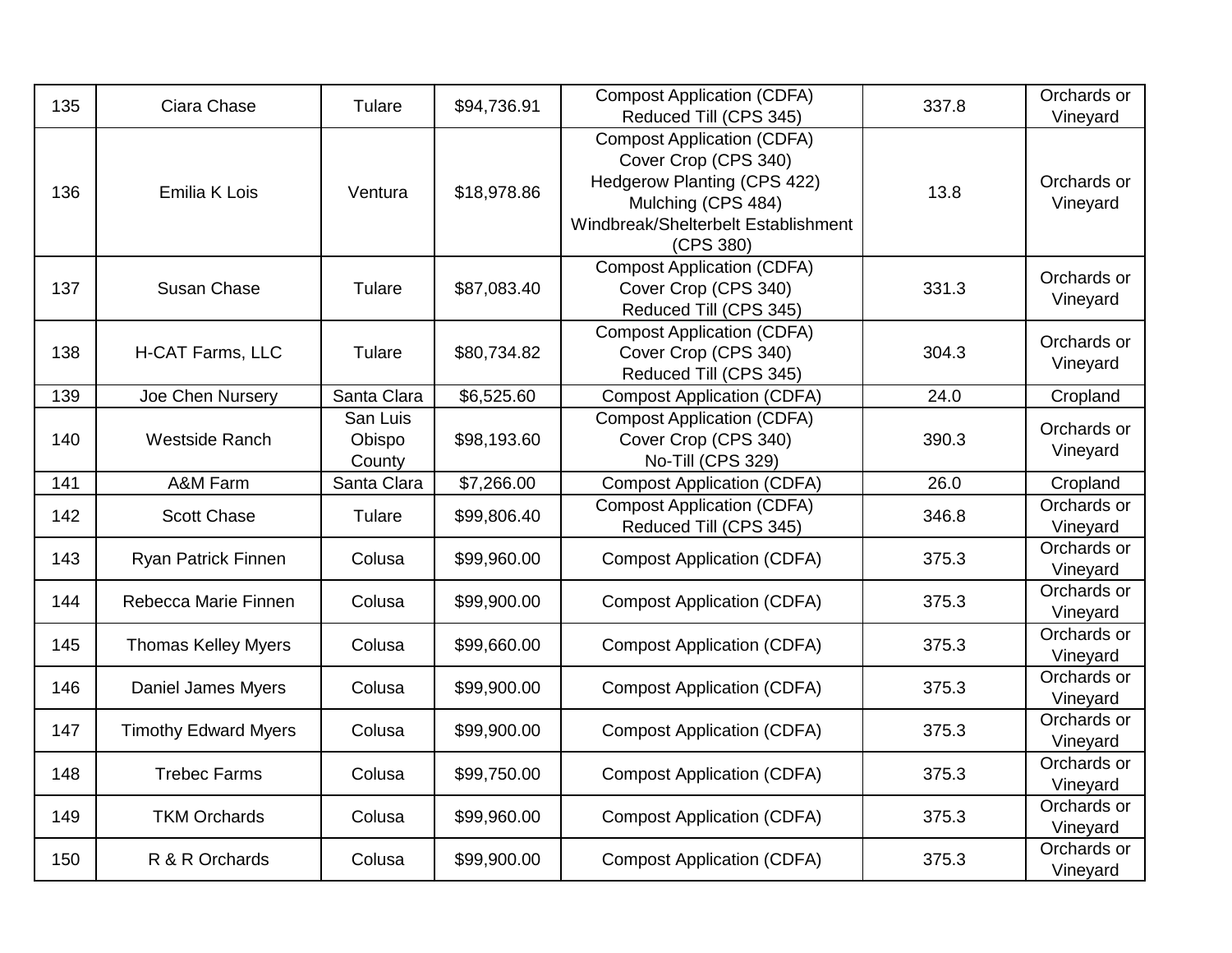| 151 | DJM Orchards, Inc                      | Colusa                  | \$99,960.00 | <b>Compost Application (CDFA)</b>                                                                                                                                    | 375.3 | Orchards or<br>Vineyard                      |
|-----|----------------------------------------|-------------------------|-------------|----------------------------------------------------------------------------------------------------------------------------------------------------------------------|-------|----------------------------------------------|
| 152 | TEM Orchards, Inc.                     | Colusa                  | \$99,960.00 | <b>Compost Application (CDFA)</b>                                                                                                                                    | 375.3 | Orchards or<br>Vineyard                      |
| 153 | David Serrano DBA Serrano<br>Farms     | Merced                  | \$40,066.01 | Cover Crop (CPS 340)<br>Whole Orchard Recycling (CDFA)<br><b>Hedgerow Planting (CPS 422)</b><br>Range Planting (CPS 550)                                             | 11.2  | Cropland<br>Orchards<br><b>Grazing Lands</b> |
| 154 | Robyn Parker                           | <b>Del Norte</b>        | \$25,940.97 | Forage and Biomass Planting (CPS<br>512)                                                                                                                             | 34.0  | Cropland                                     |
| 155 | <b>Benjamin Myers</b>                  | Santa<br><b>Barbara</b> | 98,019.56   | <b>Compost Application (CDFA)</b><br>Cover Crop (CPS 340)<br>Mulching (CPS 484)<br>Windbreak/Shelterbelt Establishment<br>(CPS 380)<br>Nutrient Management (CPS 590) | 79.5  | Orchards or<br>Vineyard                      |
| 156 | <b>Belknap Farms</b>                   | Tulare                  | \$96,095.40 | <b>Compost Application (CDFA)</b><br>Reduced Till (CPS 345)                                                                                                          | 337.8 | Orchards or<br>Vineyard                      |
| 157 | David E. Wallace                       | Riverside               | \$51,129.09 | <b>Compost Application (CDFA)</b><br>Cover Crop (CPS 340)<br>Mulching (CPS 484)<br>Windbreak/Shelterbelt Establishment<br>(CPS 380)                                  | 43.9  | Cropland                                     |
| 158 | <b>Hayley Hossfeld</b>                 | Napa                    | \$78,278.07 | <b>Compost Application (CDFA)</b><br>Cover Crop (CPS 340)<br>Hedgerow Planting (CPS 422)<br>Mulching (CPS 484)                                                       | 96.1  | Orchards or<br>Vineyard                      |
| 159 | <b>Julie Nord</b>                      | Napa                    | \$2,245.47  | Mulching (CPS 484)<br>No-Till (CPS 329)                                                                                                                              | 1.6   | Orchards or<br>Vineyard                      |
| 160 | Legacy Ranch                           | Tulare                  | \$77,958.00 | Reduced Till (CPS 345)                                                                                                                                               | 52.0  | Cropland                                     |
| 161 | Payne Bros. Ranches                    | Yolo                    | \$97,350.00 | <b>Compost Application (CDFA)</b>                                                                                                                                    | 481.5 | Cropland                                     |
| 162 | Payne Family Partnership,<br><b>LP</b> | Yolo                    | \$99,150.00 | <b>Compost Application (CDFA)</b>                                                                                                                                    | 491.6 | Orchards or<br>Vineyard                      |
| 163 | AWR Land Partnership, LP               | Yolo                    | \$99,150.00 | <b>Compost Application (CDFA)</b>                                                                                                                                    | 491.6 | Orchards or<br>Vineyard                      |
| 164 | <b>Huerta Family Farms INC</b>         | Fresno                  | \$97,290.00 | <b>Compost Application (CDFA)</b>                                                                                                                                    | 256.2 | Orchards or<br>Vineyard                      |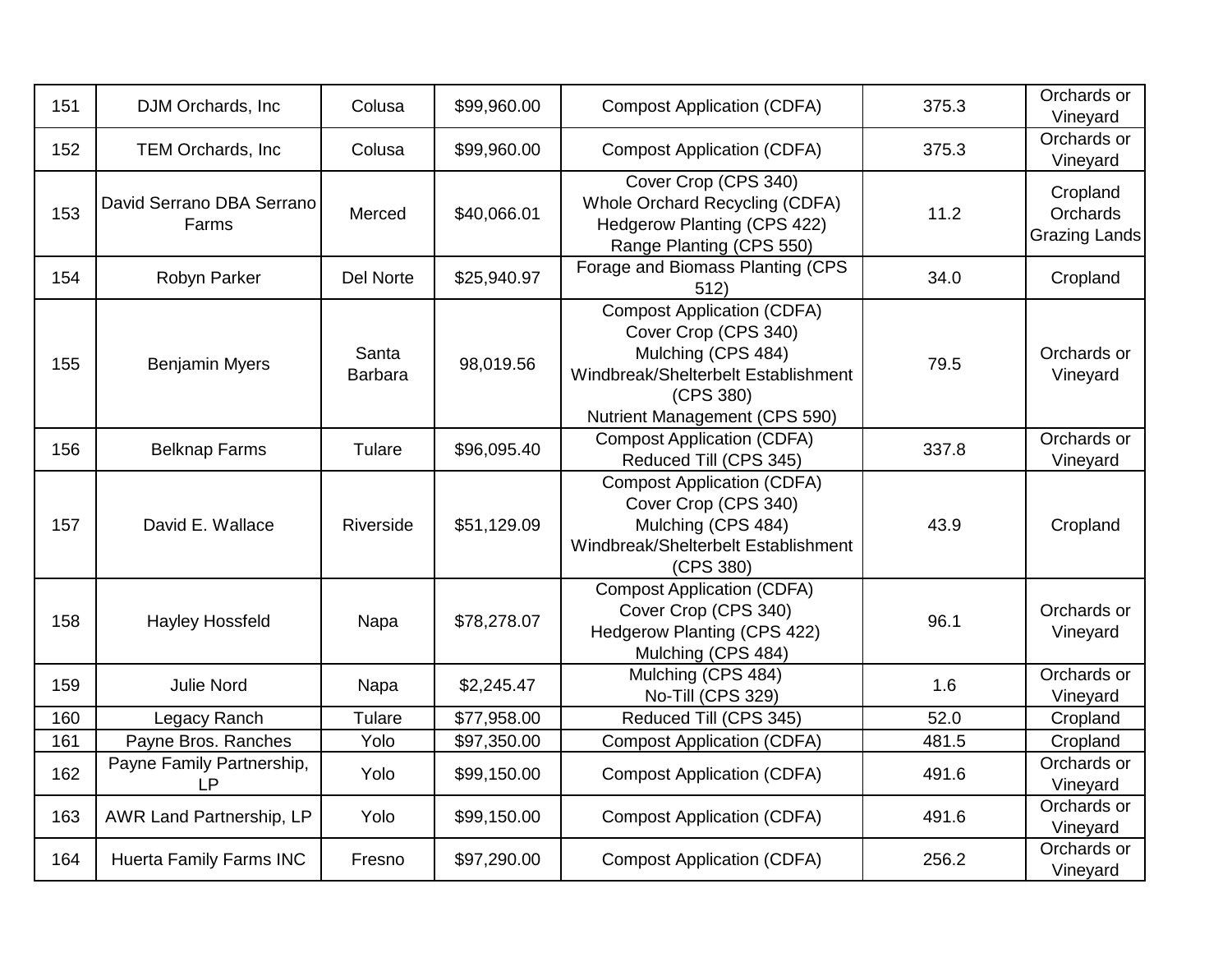| 165 | Everardo Arteaga Garcia   | <b>Stanislaus</b>   | \$44,170.80 | <b>Compost Application (CDFA)</b>                                                                           | 166.4 | Orchards or<br>Vineyard             |
|-----|---------------------------|---------------------|-------------|-------------------------------------------------------------------------------------------------------------|-------|-------------------------------------|
| 166 | Banana Belt, Inc.         | Ventura             | \$94,942.09 | Mulching (CPS 484)                                                                                          | 5.0   | Orchards or<br>Vineyard             |
| 167 | Allan Nazaroff            | Fresno              | \$32,072.10 | <b>Compost Application (CDFA)</b><br>Cover Crop (CPS 340)                                                   | 126.1 | Orchards or<br>Vineyard             |
| 168 | Michelle Rossow           | Merced              | \$99,843.77 | <b>Compost Application (CDFA)</b><br>Cover Crop (CPS 340)<br>Reduced Till (CPS 345)                         | 291.3 | Cropland                            |
| 169 | West Coast Arborists Inc. | San Joaquin         | \$47,128.47 | Cover Crop (CPS 340)<br>Mulching (CPS 484)                                                                  | 1.7   | Cropland<br>Orchards or<br>Vineyard |
| 170 | Seth Rossow               | Merced              | \$93,924.29 | <b>Compost Application (CDFA)</b><br>Cover Crop (CPS 340)<br>Reduced Till (CPS 345)                         | 271.3 | Cropland                            |
| 171 | E & L Farms               | <b>Butte</b>        | \$99,750.00 | <b>Compost Application (CDFA)</b>                                                                           | 484.9 | Orchards or<br>Vineyard             |
| 173 | Sarvjeet Panach Farm      | Fresno              | \$93,295.99 | <b>Compost Application (CDFA)</b><br>Cover Crop (CPS 340)                                                   | 464.3 | Orchards or<br>Vineyard             |
| 174 | <b>SGG Farms</b>          | San Diego<br>County | \$99,068.30 | <b>Compost Application (CDFA)</b><br>Mulching (CPS 484)                                                     | 30.5  | Orchards or<br>Vineyard             |
| 175 | Sally Negroni             | Solano              | \$12,450.00 | <b>Compost Application (CDFA)</b>                                                                           | 61.1  | Orchards or<br>Vineyard             |
| 176 | <b>Ben Perry</b>          | San Diego           | \$16,427.42 | <b>Compost Application (CDFA)</b><br><b>Hedgerow Planting (CPS 422)</b><br>Whole Orchard Recycling (CDFA)   | 4.0   | Orchards or<br>Vineyard             |
| 177 | Dennis Friesen            | Tulare              | \$99,968.40 | <b>Compost Application (CDFA)</b>                                                                           | 372.9 | Orchards or<br>Vineyard             |
| 178 | Kennith Erickson          | Sutter,<br>Colusa   | \$86,439.60 | <b>Compost Application (CDFA)</b>                                                                           | 443.6 | Orchards or<br>Vineyard             |
| 179 | Anthony Azevedo           | Kings               | \$58,886.45 | <b>Compost Application (CDFA)</b><br>Cover Crop (CPS 340)                                                   | 202.1 | Orchards or<br>Vineyard             |
| 180 | Lockewood Acres           | Solano              | \$18,375.44 | <b>Compost Application (CDFA)</b><br>Mulching (CPS 484)<br>Windbreak/Shelterbelt Establishment<br>(CPS 380) | 9.9   | Cropland<br>Orchards or<br>Vineyard |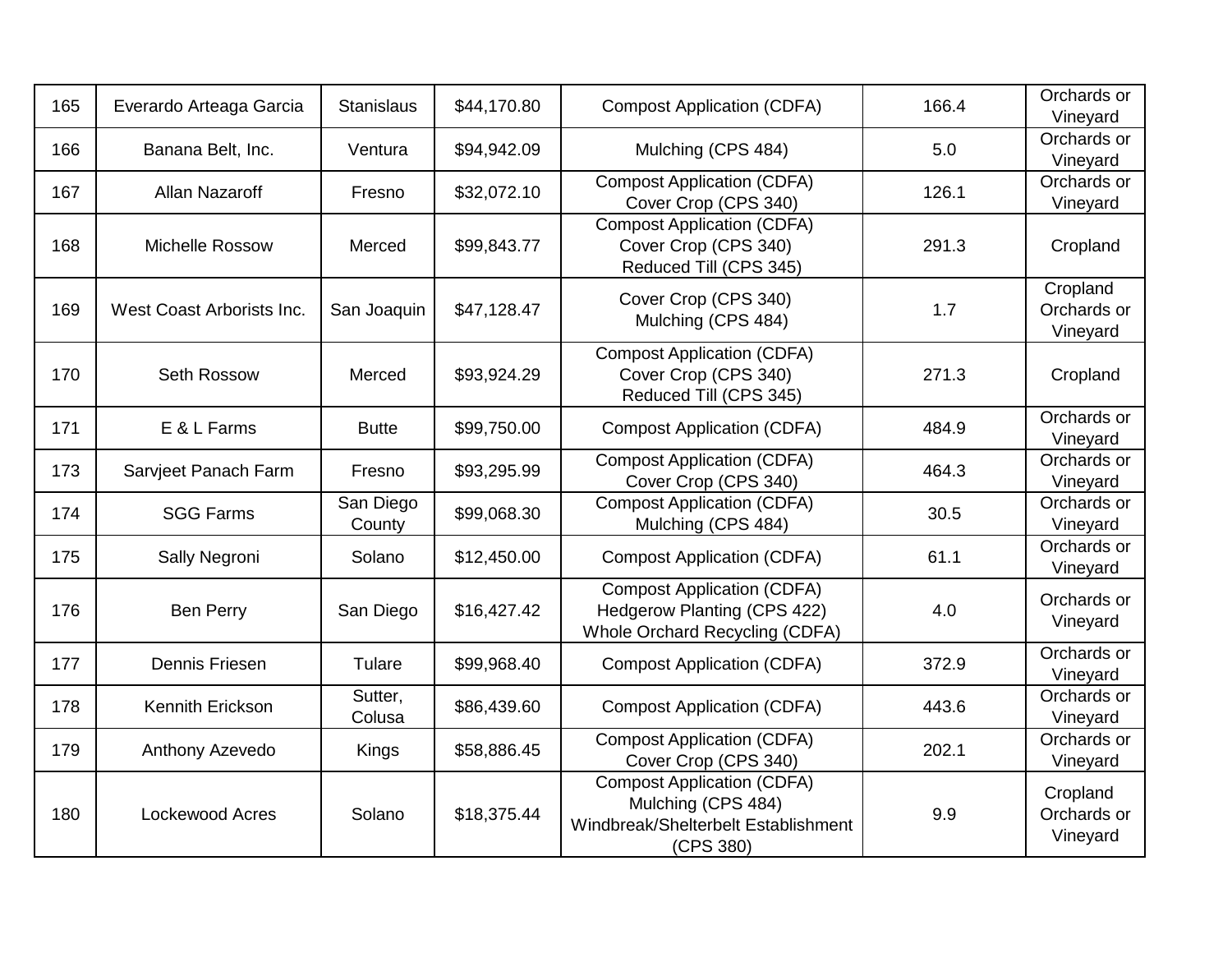| 181 | K & J Farms                                     | <b>Sutter</b>           | \$52,077.00 | <b>Compost Application (CDFA)</b>                                                                                              | 136.2 | Orchards or<br>Vineyard             |
|-----|-------------------------------------------------|-------------------------|-------------|--------------------------------------------------------------------------------------------------------------------------------|-------|-------------------------------------|
| 182 | Micheli Family Farms Inc.                       | <b>Sutter</b>           | \$60,704.70 | <b>Compost Application (CDFA)</b>                                                                                              | 307.4 | Orchards or<br>Vineyard             |
| 183 | Fernjo Farms                                    | Tulare                  | \$81,472.22 | <b>Compost Application (CDFA)</b><br>Cover Crop (CPS 340)<br>No-Till (CPS 329)                                                 | 243.4 | Cropland<br>Orchards or<br>Vineyard |
| 184 | <b>River Bottom Ranch LLC</b>                   | <b>Sutter</b>           | \$33,020.40 | <b>Compost Application (CDFA)</b>                                                                                              | 172.2 | Orchards or<br>Vineyard             |
| 185 | Jimmie Nazaroff                                 | Fresno                  | \$52,950.00 | <b>Compost Application (CDFA)</b>                                                                                              | 196.1 | Orchards or<br>Vineyard             |
| 186 | Seagraves Bros.                                 | <b>Butte</b>            | \$66,691.20 | <b>Compost Application (CDFA)</b>                                                                                              | 320.8 | Orchards or<br>Vineyard             |
| 187 | Page's Organics                                 | San Diego               | \$5,221.90  | <b>Compost Application (CDFA)</b><br>Mulching (CPS 484)                                                                        | 7.7   | Cropland<br>Orchards or<br>Vineyard |
| 188 | <b>Beeman Farming</b><br>Corporation            | Yolo                    | \$99,984.90 | <b>Compost Application (CDFA)</b><br>Cover Crop (CPS 340)                                                                      | 393.4 | Orchards or<br>Vineyard             |
| 189 | Frank A Corriea                                 | Glenn                   | \$23,645.34 | Cover Crop (CPS 340)                                                                                                           | 115.0 | Orchards or<br>Vineyard             |
| 190 | <b>D&amp;F Orchards</b>                         | Glenn                   | \$33,149.43 | Cover Crop (CPS 340)                                                                                                           | 163.0 | Orchards or<br>Vineyard             |
| 191 | <b>Garden Valley Ranch</b><br><b>Events LLC</b> | Sonoma                  | \$14,263.40 | <b>Compost Application (CDFA)</b><br>Cover Crop (CPS 340)<br>Hedgerow Planting (CPS 422)<br>Tree/Shrub Establishment (CPS 612) | 11.1  | Cropland                            |
| 192 | <b>Bruce James Myers</b>                        | Colusa                  | \$99,750.00 | <b>Compost Application (CDFA)</b>                                                                                              | 375.3 | Orchards or<br>Vineyard             |
| 193 | Katherine Maureen Myers                         | Yolo/Colusa             | \$99,750.00 | <b>Compost Application (CDFA)</b>                                                                                              | 375.3 | Orchards or<br>Vineyard             |
| 194 | <b>Sun Valley Ranches</b>                       | Yuba &<br><b>Sutter</b> | \$76,875.00 | <b>Compost Application (CDFA)</b>                                                                                              | 400.6 | Orchards or<br>Vineyard             |
| 195 | <b>B&amp;R TeVelde</b>                          | Kings                   | \$99,908.76 | <b>Compost Application (CDFA)</b><br>Cover Crop (CPS 340)<br>Field Border (CPS 386)<br>No-Till (CPS 329)                       | 226.7 | Cropland                            |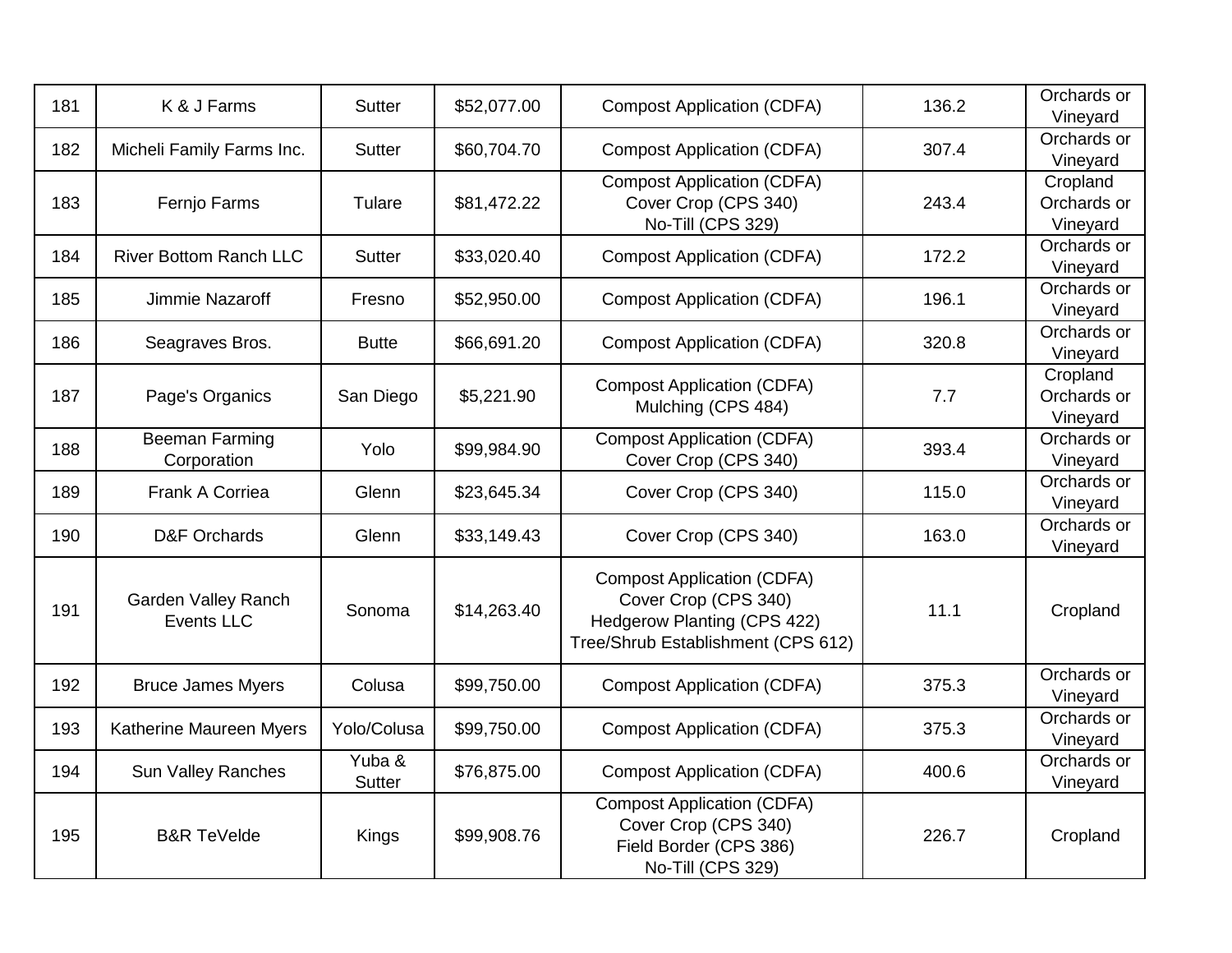| 196 | <b>E&amp;S Farms LLC</b>          | Merced                          | \$10,751.40 | <b>Compost Application (CDFA)</b>                                                       | 28.0  | Orchards or<br>Vineyard |
|-----|-----------------------------------|---------------------------------|-------------|-----------------------------------------------------------------------------------------|-------|-------------------------|
| 197 | Duane Friesen                     | Tulare                          | \$99,210.00 | <b>Compost Application (CDFA)</b>                                                       | 264.7 | Orchards or<br>Vineyard |
| 198 | David or Helen Nazaroff           | Fresno                          | \$33,592.20 | <b>Compost Application (CDFA)</b><br>Cover Crop (CPS 340)                               | 131.1 | Orchards or<br>Vineyard |
| 199 | <b>Matthew Chase</b>              | Tulare                          | \$69,933.81 | <b>Compost Application (CDFA)</b><br>Cover Crop (CPS 340)<br>Reduced Till (CPS 345)     | 261.1 | Orchards or<br>Vineyard |
| 200 | Paul Robert Young                 | Imperial                        | \$2,085.82  | <b>Compost Application (CDFA)</b><br>Hedgerow Planting (CPS 422)                        | 1.1   | <b>Grazing Lands</b>    |
| 201 | Shabaz Sandhu Farms               | Fresno                          | \$79,345.20 | <b>Compost Application (CDFA)</b><br>Cover Crop (CPS 340)                               | 314.2 | Orchards or<br>Vineyard |
| 202 | John F. Gomes                     | Merced                          | \$27,750.00 | <b>Compost Application (CDFA)</b>                                                       | 97.2  | Cropland                |
| 203 | <b>Gary Luchtel</b>               | Napa                            | \$10,566.00 | <b>Compost Application (CDFA)</b>                                                       | 38.0  | Orchards or<br>Vineyard |
| 204 | Karen Rippey                      | Napa                            | \$54,367.54 | Hedgerow Planting (CPS 422)                                                             | 9.0   | <b>Grazing Lands</b>    |
| 205 | Orangevale Fruit Company          | Sacramento                      | \$11,122.80 | <b>Compost Application (CDFA)</b><br>Whole Orchard Recycling (CDFA)                     | 41.1  | Orchards or<br>Vineyard |
| 206 | Alan Reiff                        | Yolo                            | \$99,150.00 | <b>Compost Application (CDFA)</b>                                                       | 491.6 | Orchards or<br>Vineyard |
| 207 | <b>Elden Friesen</b>              | Tulare                          | \$98,902.80 | <b>Compost Application (CDFA)</b>                                                       | 372.9 | Orchards or<br>Vineyard |
| 208 | <b>Ball Horticultural Company</b> | Santa<br>Barbara and<br>Ventura | \$55,079.78 | <b>Compost Application (CDFA)</b><br>Cover Crop (CPS 340)<br>Grassed Waterway (CPS 412) | 143.5 | Cropland                |
| 209 | Rusty Wire Ranch                  | Tehema                          | \$26,631.00 | <b>Compost Application (CDFA)</b><br>Cover Crop (CPS 340)                               | 102.4 | Orchards or<br>Vineyard |
| 210 | Mike J Horak                      | Riverside                       | \$3,030.00  | <b>Compost Application (CDFA)</b>                                                       | 10.8  | Orchards or<br>Vineyard |
| 211 | Chamisal Creek Ranch LLC.         | Colusa                          | \$99,150.00 | <b>Compost Application (CDFA)</b>                                                       | 490.4 | Orchards or<br>Vineyard |
| 212 | <b>Totem Ranch Co</b>             | Ventura                         | \$99,426.79 | Mulching (CPS 484)                                                                      | 7.0   | Orchards or<br>Vineyard |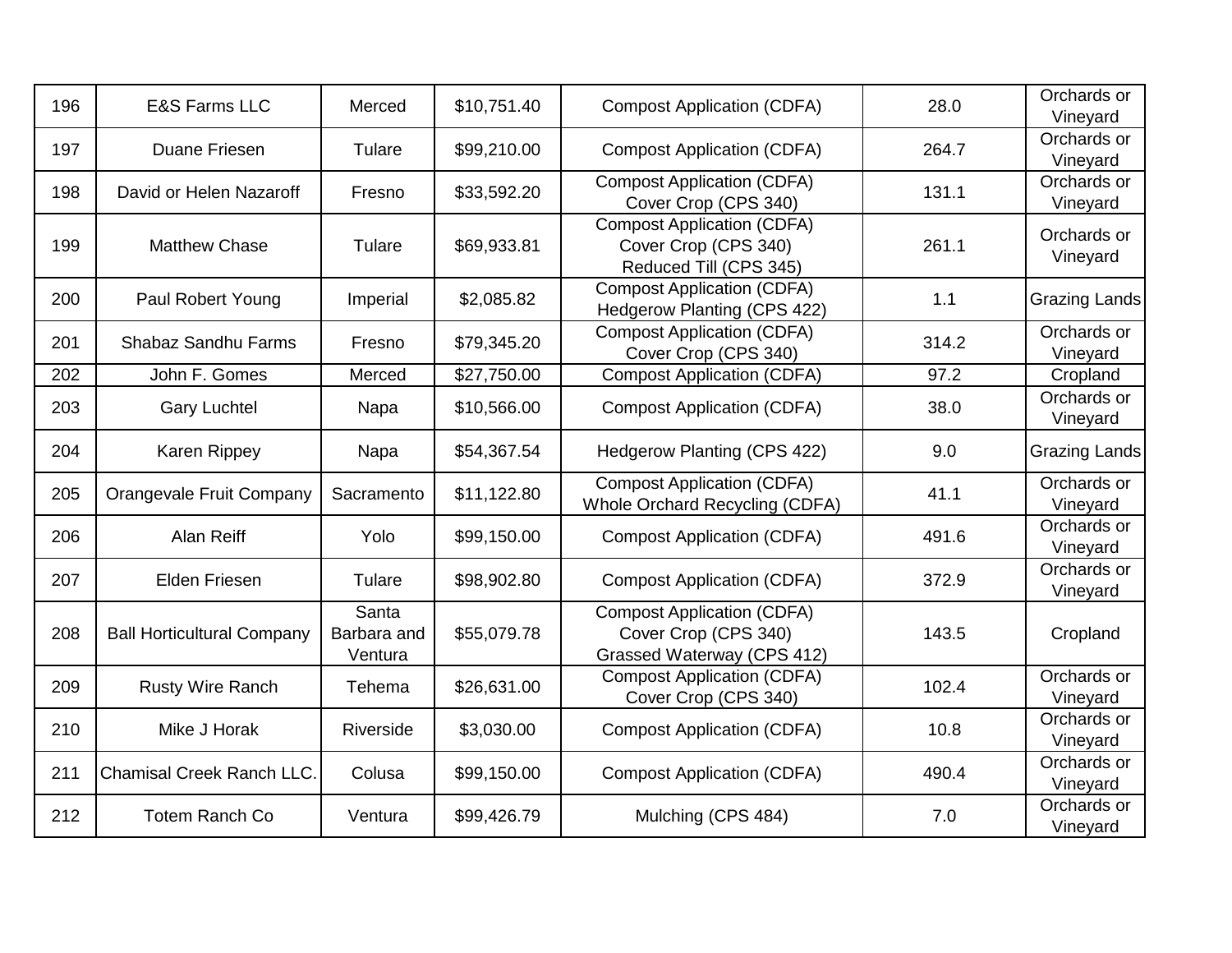| 213 | <b>Paul Naumes</b>                                                                              | Ventura                | \$40,472.36 | Cover Crop (CPS 340)<br>Mulching (CPS 484)<br>Windbreak/Shelterbelt Establishment<br>(CPS 380)<br>Nutrient Management (CPS 590)         | 9.8   | Orchards or<br>Vineyard |
|-----|-------------------------------------------------------------------------------------------------|------------------------|-------------|-----------------------------------------------------------------------------------------------------------------------------------------|-------|-------------------------|
| 215 | <b>MK Neubert Farms</b>                                                                         | Yuba, Sutter           | \$99,204.00 | <b>Compost Application (CDFA)</b><br>Cover Crop (CPS 340)                                                                               | 378.6 | Orchards or<br>Vineyard |
| 216 | Brockman Farming, Inc.                                                                          | Madera                 | \$81,841.50 | <b>Compost Application (CDFA)</b>                                                                                                       | 392.1 | Orchards or<br>Vineyard |
| 217 | DWK Farms, LLC                                                                                  | Tulare and<br>Fresno   | \$97,977.60 | <b>Compost Application (CDFA)</b>                                                                                                       | 259.5 | Orchards or<br>Vineyard |
| 218 | Vignolo Farms Inc.                                                                              | Tulare                 | \$30,726.12 | Cover Crop (CPS 340)                                                                                                                    | 17.1  | Cropland                |
| 219 | <b>Vignolo Family Limited</b><br>Partnership                                                    | Tulare                 | \$30,806.40 | Cover Crop (CPS 340)                                                                                                                    | 17.1  | Cropland                |
| 220 | Delmart Farms Inc.                                                                              | Tulare                 | \$20,648.16 | Cover Crop (CPS 340)                                                                                                                    | 11.1  | Cropland                |
| 221 | <b>Edison Land LLC</b>                                                                          | Kern                   | \$16,088.40 | Cover Crop (CPS 340)                                                                                                                    | 9.0   | Cropland                |
| 222 | S & JV Properties LLC                                                                           | Kern                   | \$20,102.40 | Cover Crop (CPS 340)                                                                                                                    | 11.1  | Cropland                |
| 224 | Ruben Ponce (Ponce<br>Produce)                                                                  | Santa Cruz             | \$8,991.19  | <b>Compost Application (CDFA)</b><br>Conservation Cover (CPS 327)<br>Cover Crop (CPS 340)<br>Mulching (CPS 484)                         | 9.7   | Cropland                |
| 225 | Long Shadow farm- The<br>James and Victoria<br>Lawrence Spousal Lifetime<br><b>Access Trust</b> | Contra Costa<br>County | \$67,950.00 | <b>Compost Application (CDFA)</b>                                                                                                       | 198.4 | Cropland                |
| 226 | Nicholas Huerta                                                                                 | Fresno and<br>Tulare   | \$93,290.80 | <b>Compost Application (CDFA)</b><br>Cover Crop (CPS 340)<br>Reduced Till (CPS 345)                                                     | 242.1 | Orchards or<br>Vineyard |
| 227 | Rancho 4 Milpas                                                                                 | Merced                 | \$24,196.46 | <b>Compost Application (CDFA)</b><br>Cover Crop (CPS 340)                                                                               | 95.1  | Orchards or<br>Vineyard |
| 228 | Fernray LLC (Coursey<br>Graves DBA)                                                             | Sonoma                 | \$8,584.79  | <b>Compost Application (CDFA)</b><br>Cover Crop (CPS 340)<br>Windbreak/Shelterbelt Establishment<br>(CPS 380)<br>Reduced Till (CPS 345) | 100.0 | Orchards or<br>Vineyard |
| 230 | <b>Richard Bennett</b>                                                                          | Kern                   | \$99,150.00 | <b>Compost Application (CDFA)</b>                                                                                                       | 502.0 | Orchards or<br>Vineyard |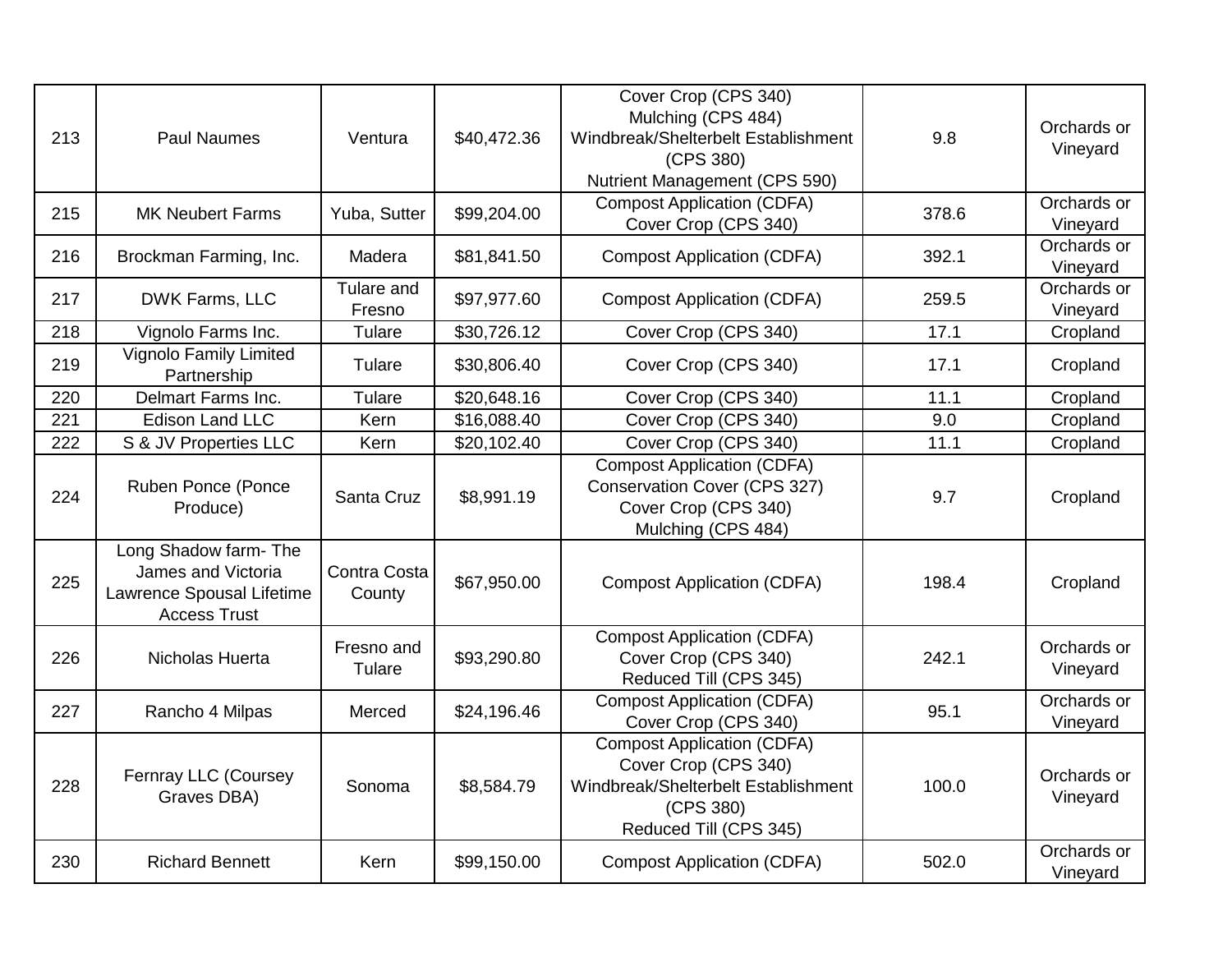| 231 | Jennifer Bennett                        | Kern                    | \$99,150.00 | <b>Compost Application (CDFA)</b>                                               | 502.0 | Orchards or<br>Vineyard |
|-----|-----------------------------------------|-------------------------|-------------|---------------------------------------------------------------------------------|-------|-------------------------|
| 232 | <b>Bennett Farms Inc</b>                | Kern                    | \$99,150.00 | <b>Compost Application (CDFA)</b>                                               | 502.0 | Orchards or<br>Vineyard |
| 233 | John Carlon                             | <b>Butte</b>            | \$63,597.57 | Mulching (CPS 484)                                                              | 1.0   | Orchards or<br>Vineyard |
| 234 | <b>Fairview Farming Company</b><br>Inc. | San Benito<br>County    | \$96,450.00 | <b>Compost Application (CDFA)</b>                                               | 364.2 | Cropland                |
| 235 | <b>Filice Farms LP</b>                  | San Benito              | \$67,500.00 | <b>Compost Application (CDFA)</b>                                               | 256.2 | Cropland                |
| 236 | Jasmin Thiara                           | Yuba, Sutter            | \$87,729.30 | <b>Compost Application (CDFA)</b>                                               | 447.9 | Orchards or<br>Vineyard |
| 237 | Sarbjit Thiara                          | Yuba, Sutter            | \$80,797.80 | <b>Compost Application (CDFA)</b>                                               | 421.8 | Orchards or<br>Vineyard |
| 238 | Thiara Global Inc.                      | Sutter, Yuba            | \$47,690.40 | <b>Compost Application (CDFA)</b>                                               | 244.3 | Orchards or<br>Vineyard |
| 239 | <b>Murray Buys</b>                      | <b>Sutter</b>           | \$33,698.40 | <b>Compost Application (CDFA)</b>                                               | 88.1  | Orchards or<br>Vineyard |
| 240 | Everett L. Howard Farming               | <b>Sutter</b>           | \$7,575.90  | <b>Compost Application (CDFA)</b>                                               | 39.0  | Orchards or<br>Vineyard |
| 241 | <b>Spencer Tregilgas</b>                | El Dorado               | \$30,910.44 | <b>Hedgerow Planting (CPS 422)</b><br>Range Planting (CPS 550)                  | 22.0  | <b>Grazing Lands</b>    |
| 242 | <b>Harminder Sohal</b>                  | Butte, Sutter           | \$71,782.50 | <b>Compost Application (CDFA)</b>                                               | 336.8 | Orchards or<br>Vineyard |
| 243 | Steven Stegman                          | Sonoma                  | \$56,433.15 | Mulching (CPS 484)                                                              | 3.0   | Orchards or<br>Vineyard |
| 244 | Thelma Van vliet                        | <b>Stanislaus</b>       | \$60,150.00 | <b>Compost Application (CDFA)</b>                                               | 224.6 | Orchards or<br>Vineyard |
| 245 | Lorraine Marsh                          | Colusa                  | \$42,297.87 | Forage and Biomass Planting (CPS<br>512)                                        | 140.0 | Cropland                |
| 246 | <b>Taylor Jones</b>                     | Santa<br><b>Barbara</b> | \$58,350.00 | <b>Compost Application (CDFA)</b>                                               | 149.2 | Orchards or<br>Vineyard |
| 247 | <b>Brad Hall</b>                        | <b>Butte</b>            | 55,664.55   | <b>Compost Application (CDFA)</b><br>Cover Crop (CPS 340)                       | 275   | Orchards or<br>Vineyard |
| 248 | Nai's Berry Farm                        | Sacramento              | \$2,550.00  | <b>Compost Application (CDFA)</b>                                               | 8.7   | Cropland                |
| 249 | <b>Robert Kanaley</b>                   | Riverside               | \$10,593.10 | <b>Compost Application (CDFA)</b><br>Cover Crop (CPS 340)<br>Mulching (CPS 484) | 8.0   | Orchards or<br>Vineyard |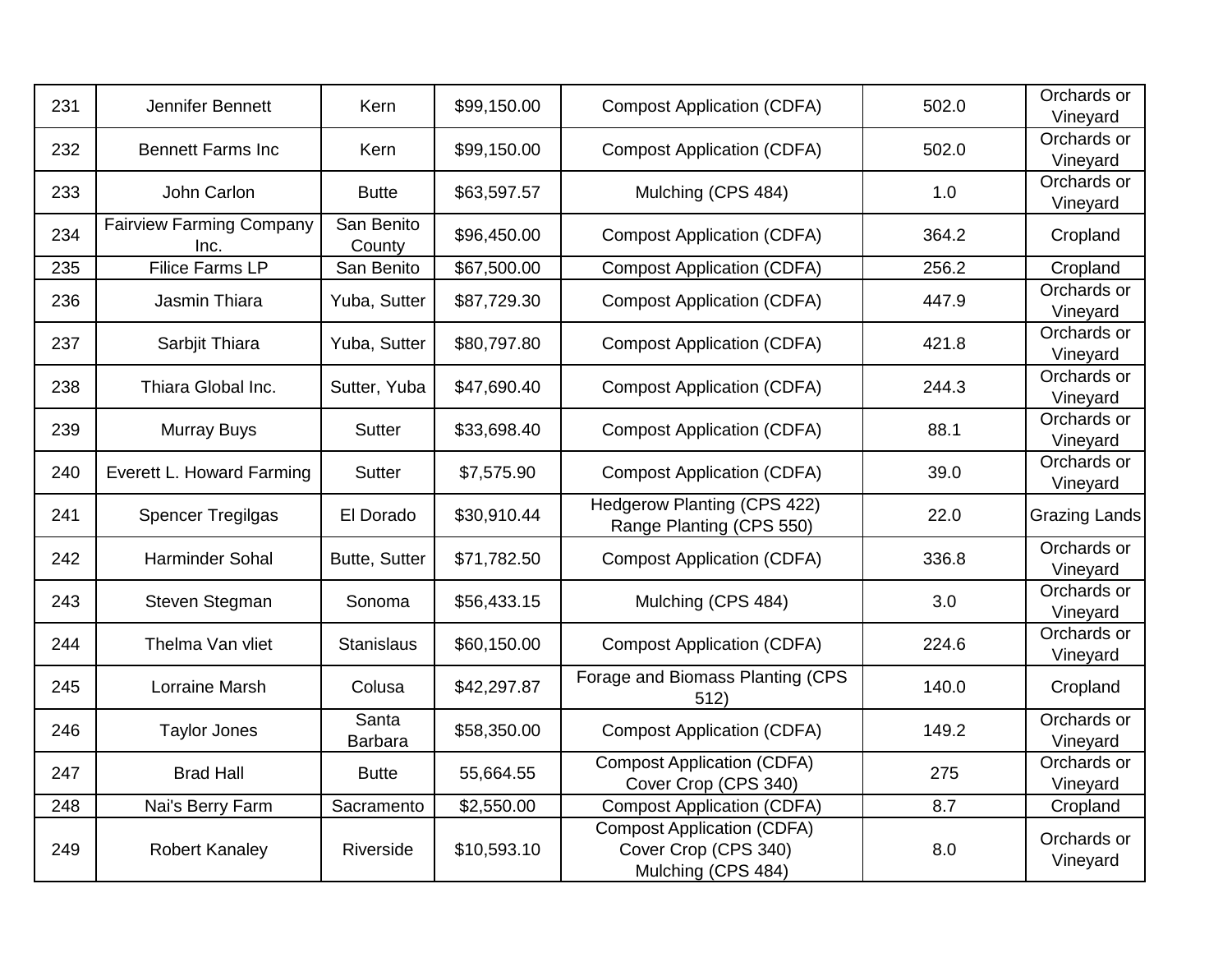| 250 | Gurnum S. Pamma                                  | <b>Sutter</b> | \$96,693.00 | <b>Compost Application (CDFA)</b>                                              | 497.6  | Orchards or<br>Vineyard |
|-----|--------------------------------------------------|---------------|-------------|--------------------------------------------------------------------------------|--------|-------------------------|
| 251 | <b>Golden Valley Fruit Packing</b><br><b>Inc</b> | Sutter        | \$92,161.50 | <b>Compost Application (CDFA)</b>                                              | 479.6  | Orchards or<br>Vineyard |
| 252 | Fortune Farmstead, Inc.                          | <b>Sutter</b> | \$94,271.40 | <b>Compost Application (CDFA)</b>                                              | 488.6  | Orchards or<br>Vineyard |
| 253 | <b>Millennium Farms LLC</b>                      | Sutter        | \$58,054.50 | <b>Compost Application (CDFA)</b>                                              | 298.4  | Orchards or<br>Vineyard |
| 254 | <b>CGD Farms</b>                                 | Colusa        | \$93,910.23 | <b>Compost Application (CDFA)</b><br>Cover Crop (CPS 340)<br>No-Till (CPS 329) | 302.3  | Cropland                |
| 255 | <b>Wildwood Orchards</b>                         | Colusa        | \$99,150.00 | <b>Compost Application (CDFA)</b>                                              | 490.4  | Orchards or<br>Vineyard |
| 256 | William Charter Jr.                              | Colusa        | \$99,150.00 | <b>Compost Application (CDFA)</b>                                              | 490.4  | Orchards or<br>Vineyard |
| 257 | Kerry Mezger                                     | Colusa        | \$99,150.00 | <b>Compost Application (CDFA)</b>                                              | 490.4  | Orchards or<br>Vineyard |
| 258 | Baten Farming, LLC                               | <b>Sutter</b> | \$33,461.70 | <b>Compost Application (CDFA)</b>                                              | 172.2  | Orchards or<br>Vineyard |
| 259 | <b>Cal West Walnut</b>                           | <b>Sutter</b> | \$44,090.40 | <b>Compost Application (CDFA)</b>                                              | 226.3  | Orchards or<br>Vineyard |
| 260 | G.A. Pamma Orchards                              | <b>Sutter</b> | \$65,535.00 | <b>Compost Application (CDFA)</b>                                              | 344.4  | Orchards or<br>Vineyard |
| 261 | <b>Riverside Ranches LLC</b>                     | <b>Sutter</b> | \$93,393.60 | <b>Compost Application (CDFA)</b>                                              | 479.6  | Orchards or<br>Vineyard |
| 262 | Surinder Pamma                                   | <b>Butte</b>  | \$94,763.70 | <b>Compost Application (CDFA)</b>                                              | 462.7  | Orchards or<br>Vineyard |
| 263 | <b>Sutter Buttes Mercantile LLC</b>              | Sutter, Butte | \$99,823.50 | <b>Compost Application (CDFA)</b>                                              | 515.7  | Orchards or<br>Vineyard |
| 264 | Jaismin K. Pamma                                 | Butte, Sutter | \$94,596.30 | <b>Compost Application (CDFA)</b>                                              | 452.69 | Orchards or<br>Vineyard |
| 265 | Jasvir Mann                                      | <b>Sutter</b> | \$6,806.40  | <b>Compost Application (CDFA)</b>                                              | 34.0   | Orchards or<br>Vineyard |
| 266 | Kashimir Cheema                                  | Sutter, Butte | \$50,295.60 | <b>Compost Application (CDFA)</b>                                              | 238.8  | Orchards or<br>Vineyard |
| 267 | Susan Galanti                                    | Monterey      | \$14,261.34 | <b>Hedgerow Planting (CPS 422)</b><br>Range Planting (CPS 550)                 | 2.6    | Grazing Lands           |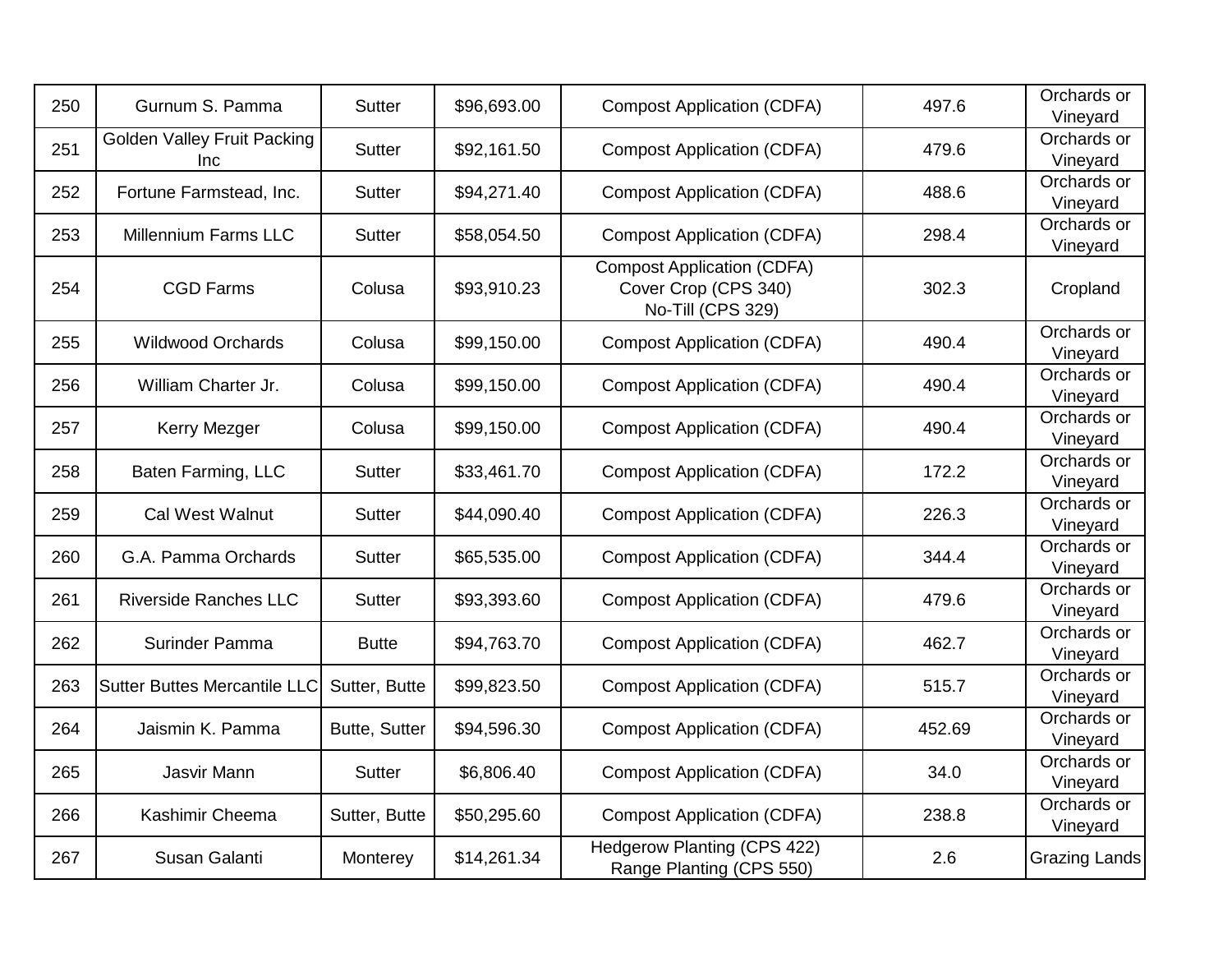| 268 | P and B Farms                             | Sutter                  | \$45,988.20 | <b>Compost Application (CDFA)</b>                                                                                                                     | 231.3 | Orchards or<br>Vineyard |
|-----|-------------------------------------------|-------------------------|-------------|-------------------------------------------------------------------------------------------------------------------------------------------------------|-------|-------------------------|
| 269 | Montana Tractor &<br><b>Machinery LLC</b> | Yuba                    | \$99,930.00 | <b>Compost Application (CDFA)</b>                                                                                                                     | 522.0 | Orchards or<br>Vineyard |
| 270 | Nicholas Boldt                            | Fresno                  | \$47,058.28 | <b>Compost Application (CDFA)</b><br>Cover Crop (CPS 340)                                                                                             | 184.1 | Orchards or<br>Vineyard |
| 271 | Larry Layne                               | Fresno                  | \$33,750.00 | <b>Compost Application (CDFA)</b>                                                                                                                     | 127.1 | Orchards or<br>Vineyard |
| 272 | Norcal Farming                            | <b>Butte</b>            | \$65,901.90 | <b>Compost Application (CDFA)</b>                                                                                                                     | 321.8 | Orchards or<br>Vineyard |
| 273 | Christiana K Laughlin                     | Santa Cruz              | \$13,171.20 | <b>Compost Application (CDFA)</b>                                                                                                                     | 45.0  | Cropland                |
| 274 | Carl H. Steffens                          | Santa<br><b>Barbara</b> | \$50,382.72 | <b>Compost Application (CDFA)</b><br>Cover Crop (CPS 340)<br><b>Hedgerow Planting (CPS 422)</b><br>Mulching (CPS 484)                                 | 24.8  | Orchards or<br>Vineyard |
| 275 | Almond Lane Inc.                          | Yolo                    | \$70,453.55 | Conservation Cover (CPS 327)<br><b>Hedgerow Planting (CPS 422)</b>                                                                                    | 12.0  | Orchards or<br>Vineyard |
| 276 | David Bockman                             | Tulare                  | \$14,820.00 | <b>Compost Application (CDFA)</b>                                                                                                                     | 55.1  | Orchards or<br>Vineyard |
| 277 | Sukhraj S. Pamma                          | Sutter, Butte,<br>Yuba  | \$97,789.80 | <b>Compost Application (CDFA)</b>                                                                                                                     | 503.0 | Orchards or<br>Vineyard |
| 278 | Pamma Farms                               | Yuba                    | \$99,926.70 | <b>Compost Application (CDFA)</b>                                                                                                                     | 522.0 | Orchards or<br>Vineyard |
| 279 | Kevin Boyer 2017 Trust                    | Tulare                  | \$91,265.70 | Cover Crop (CPS 340)<br>Mulching (CPS 484)                                                                                                            | 50    | Orchards or<br>Vineyard |
| 280 | <b>Cornerstone Certified</b><br>Vineyard  | Sonoma                  | \$46,767.00 | <b>Compost Application (CDFA)</b>                                                                                                                     | 221.2 | Orchards or<br>Vineyard |
| 281 | <b>Schuchart Ranch</b>                    | Tehama                  | \$99,036.00 | Range Planting (CPS 550)                                                                                                                              | 300.0 | Grazing Lands           |
| 282 | <b>Murray Family Farms</b>                | Kern                    | \$99,402.00 | <b>Compost Application (CDFA)</b>                                                                                                                     | 374.0 | Orchards or<br>Vineyard |
| 283 | Gwenael Engelskirchen                     | Yolo                    | \$12,982.36 | <b>Compost Application (CDFA)</b><br>Conservation Cover (CPS 327)<br>Cover Crop (CPS 340)<br><b>Hedgerow Planting (CPS 422)</b><br>Mulching (CPS 484) | 3.4   | Orchards or<br>Vineyard |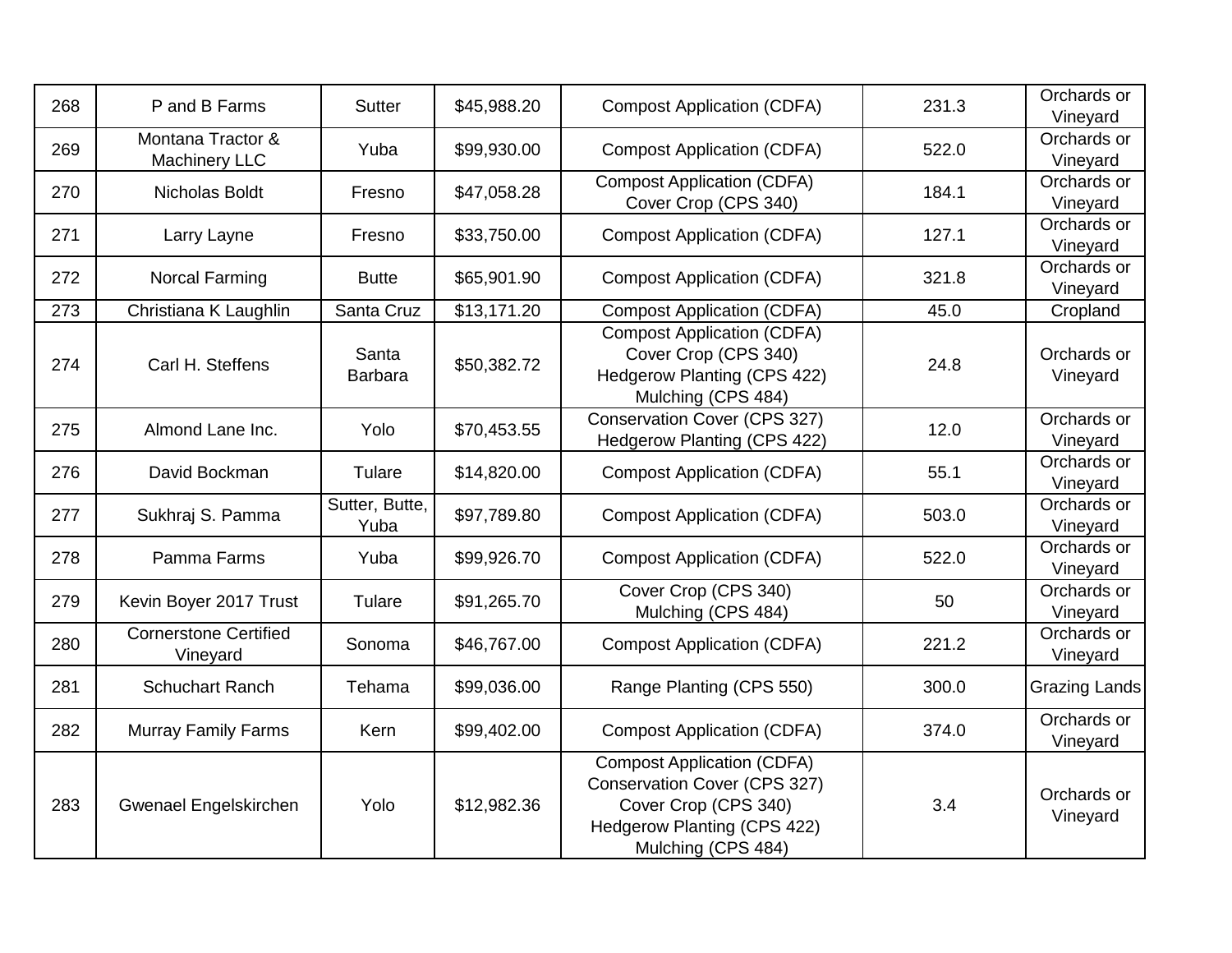| 284 | <b>Ryan Edward Cox</b>       | Fresno                       | \$74,687.73 | <b>Compost Application (CDFA)</b><br>Conservation Cover (CPS 327)<br>No-Till (CPS 329)                               | 358.2 | Orchards or<br>Vineyard |
|-----|------------------------------|------------------------------|-------------|----------------------------------------------------------------------------------------------------------------------|-------|-------------------------|
| 285 | <b>Gregory Michael Cox</b>   | Fresno                       | \$77,391.41 | <b>Compost Application (CDFA)</b><br><b>Conservation Cover (CPS 327)</b><br>No-Till (CPS 329)                        | 376.2 | Orchards or<br>Vineyard |
| 286 | Michael Ray Cox              | Fresno                       | \$75,657.28 | <b>Compost Application (CDFA)</b><br>Conservation Cover (CPS 327)<br>No-Till (CPS 329)                               | 368.2 | Orchards or<br>Vineyard |
| 287 | <b>Roger Thomas Cox</b>      | Fresno                       | \$57,175.77 | <b>Compost Application (CDFA)</b><br>Conservation Cover (CPS 327)<br>No-Till (CPS 329)                               | 280.1 | Orchards or<br>Vineyard |
| 288 | Rebekka Siemens              | Modoc                        | \$86,156.46 | <b>Compost Application (CDFA)</b><br>Mulching (CPS 484)                                                              | 197.1 | Cropland                |
| 289 | Patricia Cox                 | Fresno &<br>Tulare           | \$98,798.75 | <b>Compost Application (CDFA)</b><br>Conservation Cover (CPS 327)<br>No-Till (CPS 329)                               | 467.2 | Orchards or<br>Vineyard |
| 290 | Cox Family Ranches, LLC      | Fresno                       | \$14,598.09 | <b>Compost Application (CDFA)</b><br><b>Conservation Cover (CPS 327)</b><br>No-Till (CPS 329)                        | 70.9  | Orchards or<br>Vineyard |
| 291 | Five Safe T LLC              | Riverside                    | \$99,607.68 | <b>Compost Application (CDFA)</b><br>Mulching (CPS 484)                                                              | 42.1  | Orchards or<br>Vineyard |
| 292 | Keo Vanh                     | Fresno                       | \$47,263.20 | <b>Compost Application (CDFA)</b><br>Cover Crop (CPS 340)                                                            | 197.1 | Orchards or<br>Vineyard |
| 293 | David A Ramos                | Merced,<br><b>Stanislaus</b> | \$99,721.80 | <b>Compost Application (CDFA)</b><br>Cover Crop (CPS 340)<br>Nutrient Management (CPS 590)<br>Reduced Till (CPS 345) | 387.5 | Orchards or<br>Vineyard |
| 294 | <b>Imperial Orchards LLC</b> | Yuba                         | \$99,990.00 | <b>Compost Application (CDFA)</b>                                                                                    | 522.0 | Orchards or<br>Vineyard |
| 295 | Mike Shuken                  | Solano                       | \$5,710.00  | Hedgerow Planting (CPS 422)                                                                                          | 0.9   | Orchards or<br>Vineyard |
| 296 | David Choate Farming         | <b>Butte</b>                 | \$38,025.78 | Whole Orchard Recycling (CDFA)                                                                                       | 1.1   | Orchards or<br>Vineyard |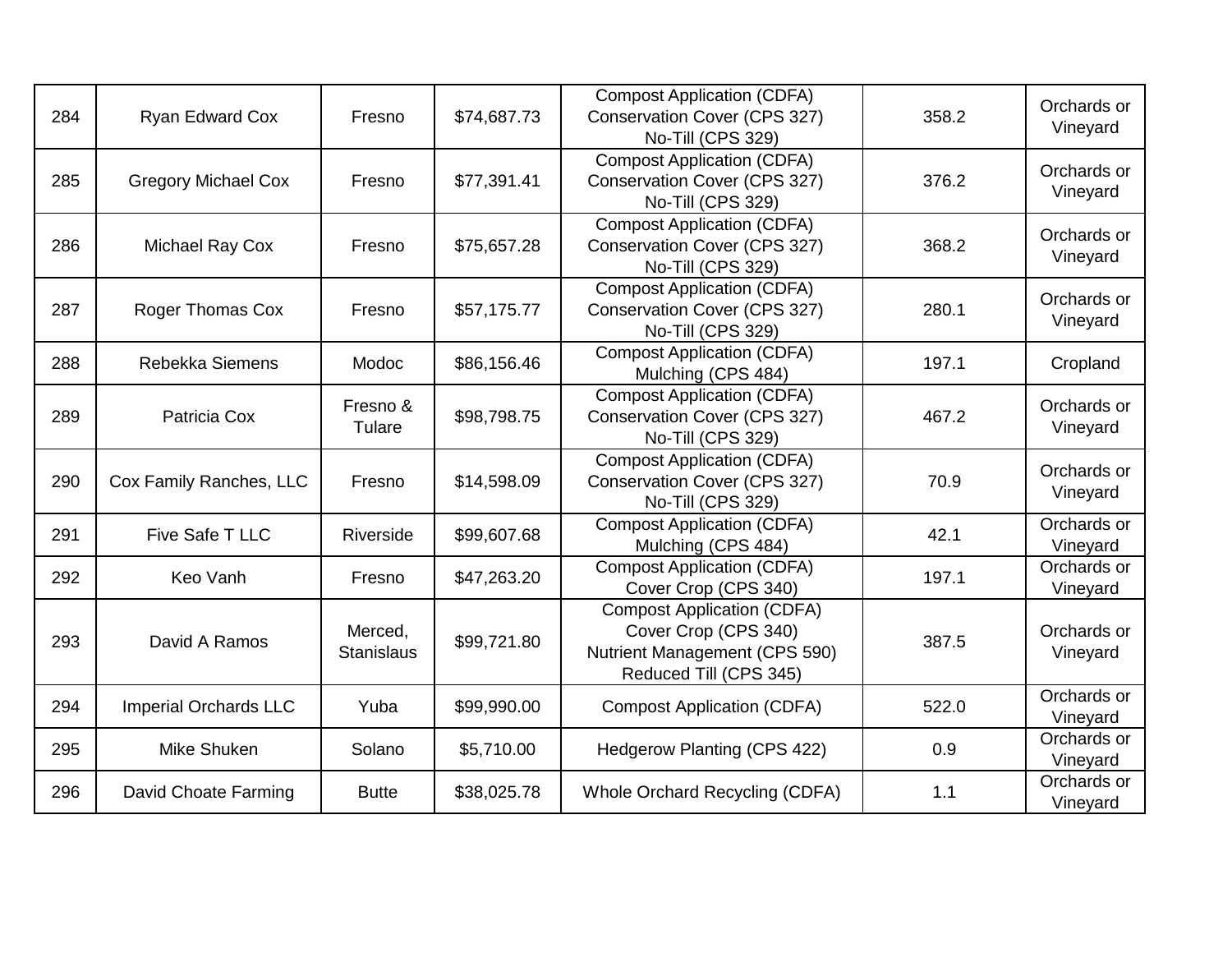| 297 | <b>Samran Farms</b>              | Madera            | \$99,375.60             | <b>Compost Application (CDFA)</b><br>Cover Crop (CPS 340)<br>Nutrient Management (CPS 590)<br>Reduced Till (CPS 345)          | 364.9 | Orchards or<br>Vineyard |
|-----|----------------------------------|-------------------|-------------------------|-------------------------------------------------------------------------------------------------------------------------------|-------|-------------------------|
| 298 | J.L. Produce                     | Fresno            | \$17,303.44             | <b>Compost Application (CDFA)</b><br>Hedgerow Planting (CPS 422)                                                              | 49.3  | Cropland                |
| 300 | Longview Ranch                   | Yolo              | \$81,256.50             | <b>Compost Application (CDFA)</b><br>Cover Crop (CPS 340)<br>Whole Orchard Recycling (CDFA)                                   | 315.0 | Orchards or<br>Vineyard |
| 301 | S & R Family Ranches             | Fresno            | \$76,349.91             | <b>Compost Application (CDFA)</b><br>Conservation Cover (CPS 327)<br>Whole Orchard Recycling (CDFA)<br>Reduced Till (CPS 345) | 367.7 | Orchards or<br>Vineyard |
| 302 | <b>Emmanuel Silva</b>            | <b>Butte</b>      | \$30,606.90             | <b>Compost Application (CDFA)</b>                                                                                             | 148.9 | Orchards or<br>Vineyard |
| 303 | <b>Bakshinder Thiara</b>         | <b>Sutter</b>     | \$81,537.90             | <b>Compost Application (CDFA)</b>                                                                                             | 415.5 | Orchards or<br>Vineyard |
| 304 | Harmon Thiara                    | Sutter,<br>Colusa | \$95,726.70             | <b>Compost Application (CDFA)</b>                                                                                             | 497.6 | Orchards or<br>Vineyard |
| 305 | Lang Orchards LLC                | Yolo              | \$87,454.50             | <b>Compost Application (CDFA)</b>                                                                                             | 298.4 | Orchards or<br>Vineyard |
| 306 | <b>Hofer Family Farms</b>        | Tulare            | \$72,531.00             | <b>Compost Application (CDFA)</b>                                                                                             | 189.5 | Orchards or<br>Vineyard |
| 307 | Healthy Nature, Inc.             | Tulare            | \$99,436.41             | <b>Compost Application (CDFA)</b><br>Mulching (CPS 484)                                                                       | 80.2  | Orchards or<br>Vineyard |
| 308 | <b>Boonville Barn Collective</b> | Mendocino         | $\overline{$}10,600.64$ | Hedgerow Planting (CPS 422)                                                                                                   | 1.1   | Cropland                |
| 309 | <b>Cary Roulet</b>               | Amador            | \$86,182.84             | <b>Compost Application (CDFA)</b><br>Hedgerow Planting (CPS 422)                                                              | 264.5 | Grazing Lands           |
| 310 | <b>Beretta Dairy</b>             | Sonoma            | \$68,981.42             | <b>Compost Application (CDFA)</b><br>Prescribed Grazing (CPS 528)<br>Range Planting (CPS 550)                                 | 235.9 | Grazing Lands           |
| 311 | Ramsaran S. Dhanota              | Sutter, Yuba      | \$82,255.20             | <b>Compost Application</b>                                                                                                    | 425.5 | Orchards or<br>Vineyard |
| 312 | Mohinder Thiara                  | Yuba              | \$85,277.40             | <b>Compost Application</b>                                                                                                    | 438.9 | Orchards or<br>Vineyard |
| 313 | Navneer Chahal                   | Yuba              | \$59,701.80             | <b>Compost Application</b>                                                                                                    | 311.6 | Orchards or<br>Vineyard |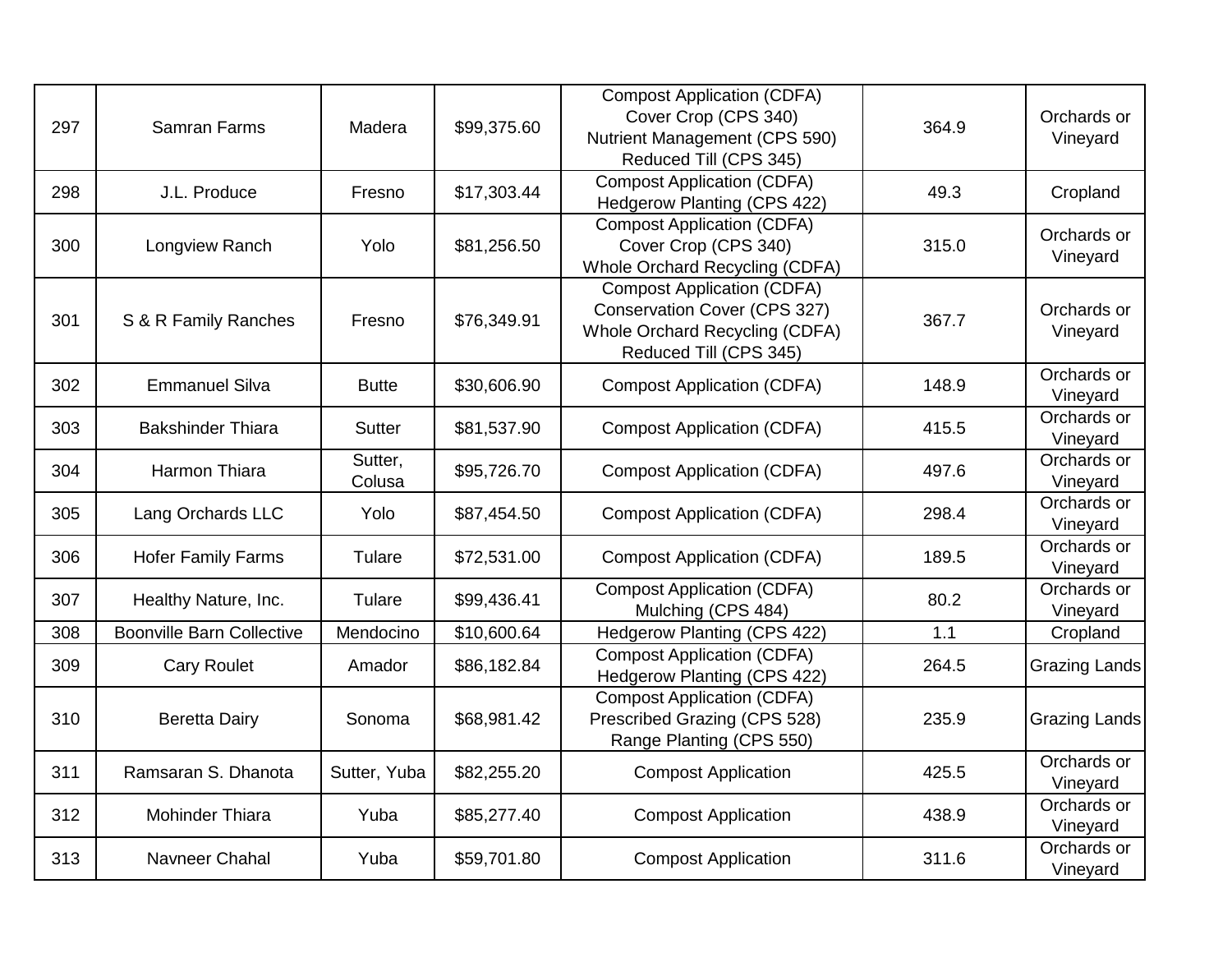| 314 | Barron S. Bains            | Yuba                        | \$84,569.70 | <b>Compost Application (CDFA)</b>                                                                             | 438.8 | Orchards or<br>Vineyard           |
|-----|----------------------------|-----------------------------|-------------|---------------------------------------------------------------------------------------------------------------|-------|-----------------------------------|
| 315 | Karmdeep S. Bains          | Sutter, Butte               | \$94,175.10 | <b>Compost Application (CDFA)</b>                                                                             | 488.6 | Orchards or<br>Vineyard           |
| 316 | Dennis M. Serpa, Jr.       | <b>Stanislaus</b><br>Merced | \$98,713.20 | <b>Compost Application (CDFA)</b>                                                                             | 368.0 | Orchards or<br>Vineyard           |
| 317 | Salmadya, Inc              | Ventura                     | \$77,855.32 | Mulching (CPS 484)                                                                                            | 3.0   | Orchards or<br>Vineyard           |
| 318 | Harpreet B. Bains          | <b>Butte</b>                | \$99,508.80 | <b>Compost Application (CDFA)</b>                                                                             | 489.7 | Orchards or<br>Vineyard           |
| 319 | <b>Livestock Operation</b> | Marin                       | \$78,716.66 | <b>Compost Application (CDFA)</b><br>Range Planting (CPS 550)                                                 | 326.1 | <b>Grazing Lands</b>              |
| 320 | Triple S Lamb Feeding, LLC | Kern                        | \$97,427.10 | <b>Compost Application (CDFA)</b><br>Cover Crop (CPS 340)                                                     | 433.0 | Orchards or<br>Vineyard           |
| 321 | Etchegaray Farms, LLC      | Kern                        | 99,467.40   | <b>Compost Application (CDFA)</b><br>Cover Crop (CPS 340)                                                     | 453.0 | Orchards or<br>Vineyard           |
| 322 | Lynn Winter                | Amador                      | \$35,208.00 | <b>Compost Application (CDFA)</b>                                                                             | 123.2 | Cropland,<br><b>Grazing Lands</b> |
| 323 | Mike J. Kochergen          | Kings                       | \$99,870.00 | <b>Compost Application (CDFA)</b>                                                                             | 366.3 | Orchards or<br>Vineyard           |
| 324 | Meaghan K Bains            | Solano                      | \$86,975.10 | <b>Compost Application (CDFA)</b>                                                                             | 446.6 | Orchards or<br>Vineyard           |
| 325 | Friesen Ag, Inc            | Tulare                      | \$91,550.40 | <b>Compost Application (CDFA)</b>                                                                             | 343.8 | Orchards or<br>Vineyard           |
| 326 | Kenneth W. Grace           | <b>Stanislaus</b>           | \$98,182.80 | <b>Compost Application (CDFA)</b>                                                                             | 361.0 | Orchards or<br>Vineyard           |
| 327 | <b>Winterport Farm</b>     | Amador                      | \$98,728.50 | <b>Compost Application (CDFA)</b>                                                                             | 391.7 | Cropland                          |
| 328 | Muang Saechao              | Solano                      | \$9,750.00  | <b>Compost Application (CDFA)</b>                                                                             | 36.0  | Cropland                          |
| 329 | <b>Jose Ramirez</b>        | Merced                      | \$44,214.17 | <b>Compost Application (CDFA)</b><br>Cover Crop (CPS 340)<br>Hedgerow Planting (CPS 422)                      | 122.2 | Orchards or<br>Vineyard           |
| 330 | <b>Almond Orchard</b>      | <b>Sutter</b>               | \$21,879.17 | <b>Compost Application (CDFA)</b><br>Cover crop (CPS 340)<br>Windbreak/Shelterbelt Establishment<br>(CPS 380) | 71.8  | Orchards or<br>Vineyard           |